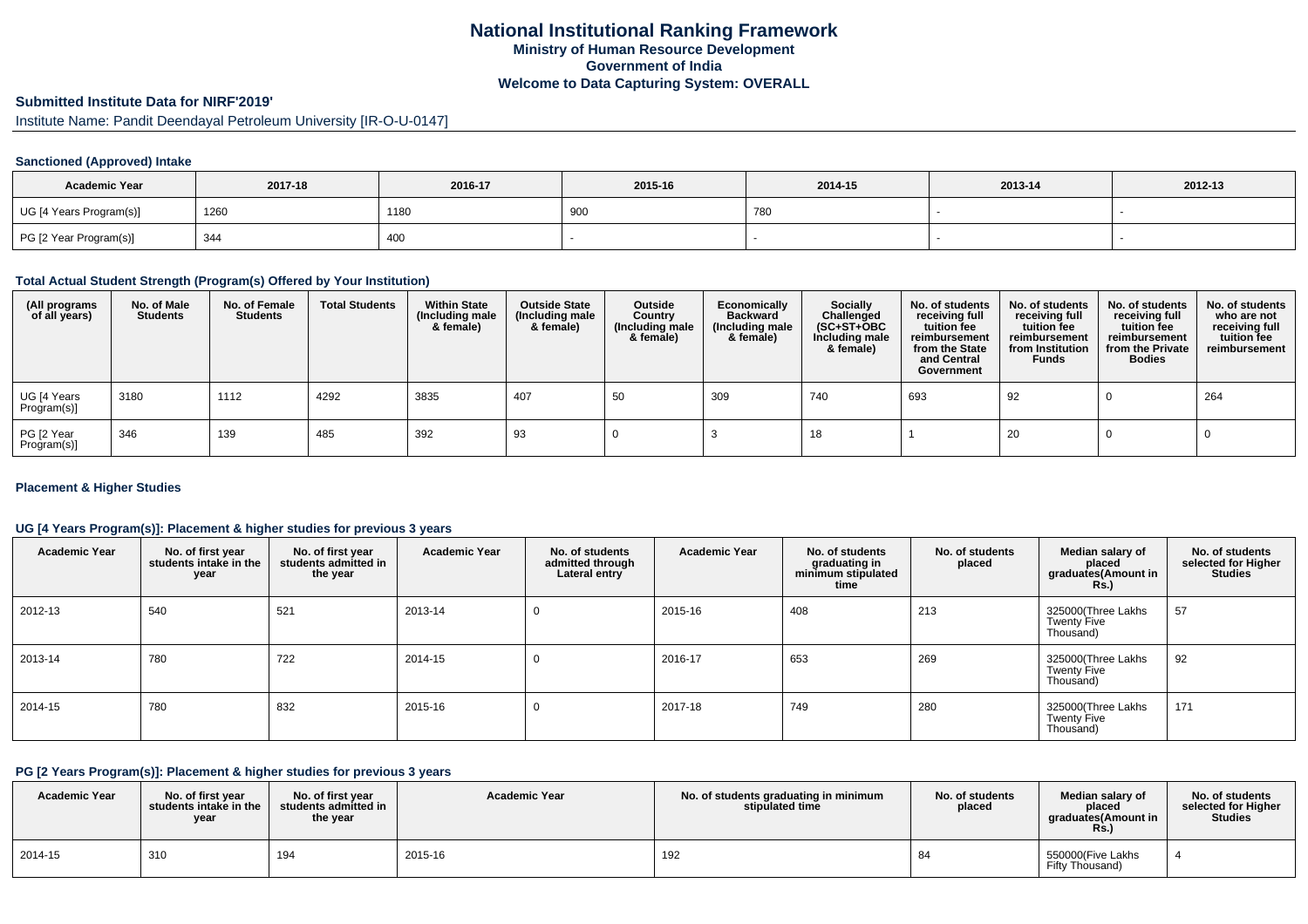| 2015-16 | 380 | 182 | 2016-17 | 178 | $\overline{1}$ | 562500(Five Lakh<br>Sixty Two Thousand<br>Five Hundred) |  |
|---------|-----|-----|---------|-----|----------------|---------------------------------------------------------|--|
| 2016-17 | 400 | 240 | 2017-18 | 240 | 110            | 600000(Six Lakh)                                        |  |

#### **Ph.D Student Details**

| Ph.D (Student pursuing doctoral program till 2017-18; Students admitted in the academic year 2018-19 should not be entered here.) |                                                            |         |         |  |  |  |
|-----------------------------------------------------------------------------------------------------------------------------------|------------------------------------------------------------|---------|---------|--|--|--|
|                                                                                                                                   | <b>Total Students</b>                                      |         |         |  |  |  |
| Full Time                                                                                                                         |                                                            | 80      |         |  |  |  |
| Part Time                                                                                                                         |                                                            | 122     |         |  |  |  |
|                                                                                                                                   | No. of Ph.D students graduated (including Integrated Ph.D) |         |         |  |  |  |
|                                                                                                                                   | 2017-18                                                    | 2016-17 | 2015-16 |  |  |  |
| Full Time                                                                                                                         |                                                            |         |         |  |  |  |
| Part Time                                                                                                                         |                                                            |         |         |  |  |  |

# **Financial Resources: Utilised Amount for the Capital expenditure for previous 3 years**

| <b>Academic Year</b>                                                                                 | 2017-18                                                                                 | 2016-17                                                                                           | 2015-16                                                                                         |  |  |  |  |  |
|------------------------------------------------------------------------------------------------------|-----------------------------------------------------------------------------------------|---------------------------------------------------------------------------------------------------|-------------------------------------------------------------------------------------------------|--|--|--|--|--|
|                                                                                                      | <b>Utilised Amount</b>                                                                  | <b>Utilised Amount</b>                                                                            | <b>Utilised Amount</b>                                                                          |  |  |  |  |  |
| Annual Capital Expenditure on Academic Activities and Resources (excluding expenditure on buildings) |                                                                                         |                                                                                                   |                                                                                                 |  |  |  |  |  |
| Library                                                                                              | 3428098 (Rupees Thirty Four Lakhs Twenty Eight Thousand<br>Ninety Eight)                | 3893706 (Rupees Thirty Eight Lakhs Ninety Three Thousand<br>Seven Hundred Six)                    | 3978447 (Rupees Thirty Nine Lakhs Seventy Eight Thousand<br>Four Hundred Forty Seven)           |  |  |  |  |  |
| New Equipment for Laboratories                                                                       | 24429009 (Rupees Two Crores Forty Four Lakhs Twenty Nine<br>Thousand Nine)              | 99939519 (Rupees Nine Crores Ninety Nine Lakhs Thirty Nine<br>Thousand Five Hundred Nineteen)     | 37187071 (Rupees Three Crores Seventy One Lakhs Eighty<br>Seven Thousand Seventy One)           |  |  |  |  |  |
| <b>Engineering Workshops</b>                                                                         | $0$ (Zero)                                                                              | $0$ (Zero)                                                                                        | 0 (Zero)                                                                                        |  |  |  |  |  |
| Other expenditure on creation of Capital Assets (excluding<br>expenditure on Land and Building)      | 73195319 (Seven Crores Thirty One Lakhs Ninety Five<br>Thousand Three Hundred Nineteen) | 53875852 (Rupees Five Crores Thirty Eight Lakhs Seventy<br>Five Thousand Eight Hundred Fifty Two) | 109547569 (Rupees Ten Crores Ninety Five Lakhs Forty<br>Seven Thousand Five Hundred Sixty Nine) |  |  |  |  |  |

## **Financial Resources: Utilised Amount for the Operational expenditure for previous 3 years**

| <b>Academic Year</b>                                                                                                                               | 2017-18                                                                                        | 2016-17                                                                                              | 2015-16                                                                                            |  |  |  |  |  |
|----------------------------------------------------------------------------------------------------------------------------------------------------|------------------------------------------------------------------------------------------------|------------------------------------------------------------------------------------------------------|----------------------------------------------------------------------------------------------------|--|--|--|--|--|
|                                                                                                                                                    | <b>Utilised Amount</b>                                                                         | <b>Utilised Amount</b>                                                                               | <b>Utilised Amount</b>                                                                             |  |  |  |  |  |
| <b>Annual Operational Expenditure</b>                                                                                                              |                                                                                                |                                                                                                      |                                                                                                    |  |  |  |  |  |
| Salaries (Teaching and Non Teaching staff)                                                                                                         | 431187507 (Rupees Forty Three Crores Eleven Lakhs Eighty<br>Seven Thousand Five Hundred Seven) | 396294000 (Rupees Thirty Nine Crores Sixty Two Lakhs<br>Ninety Four Thousand)                        | 251371212 (Rupees Twenty Five Crores Thirteen Lakhs<br>Seventy One Thousand Two Hundred Twelve)    |  |  |  |  |  |
| Maintenance of Academic Infrastructure or consumables.<br>other running expenditures etc.(excluding maintenance of<br>hostels and allied services) | 330540576 (Rupees Thirty Three Crores Five Lakhs Forty<br>Thousand Five Hundred Seventy Six)   | 271596467 (Rupees Twenty Seven Crores Fifteen Lakhs<br>Ninety Six Thousand Four hundred Sixty Seven) | 274905335 (Rupees Twenty Seven Crores Forty Nine Lakhs<br>Five Thousand Three Hundred Thirty Five) |  |  |  |  |  |
| Seminars/Conferences/Workshops                                                                                                                     | 2509124 (Rupees Twenty Five Lakhs Nine Thousand One<br>Hundred Twenty Four)                    | 1337568 (Rupees Thirteen Lakhs Thirty Seven Thousand Five<br>Hundred Sixty Eight)                    | 1028009 (Rupees Ten Lakhs Twenty Eight Thousand Nine)                                              |  |  |  |  |  |

**IPR**

| Calendar year | 2017 | 2016 | 2015 |
|---------------|------|------|------|
|---------------|------|------|------|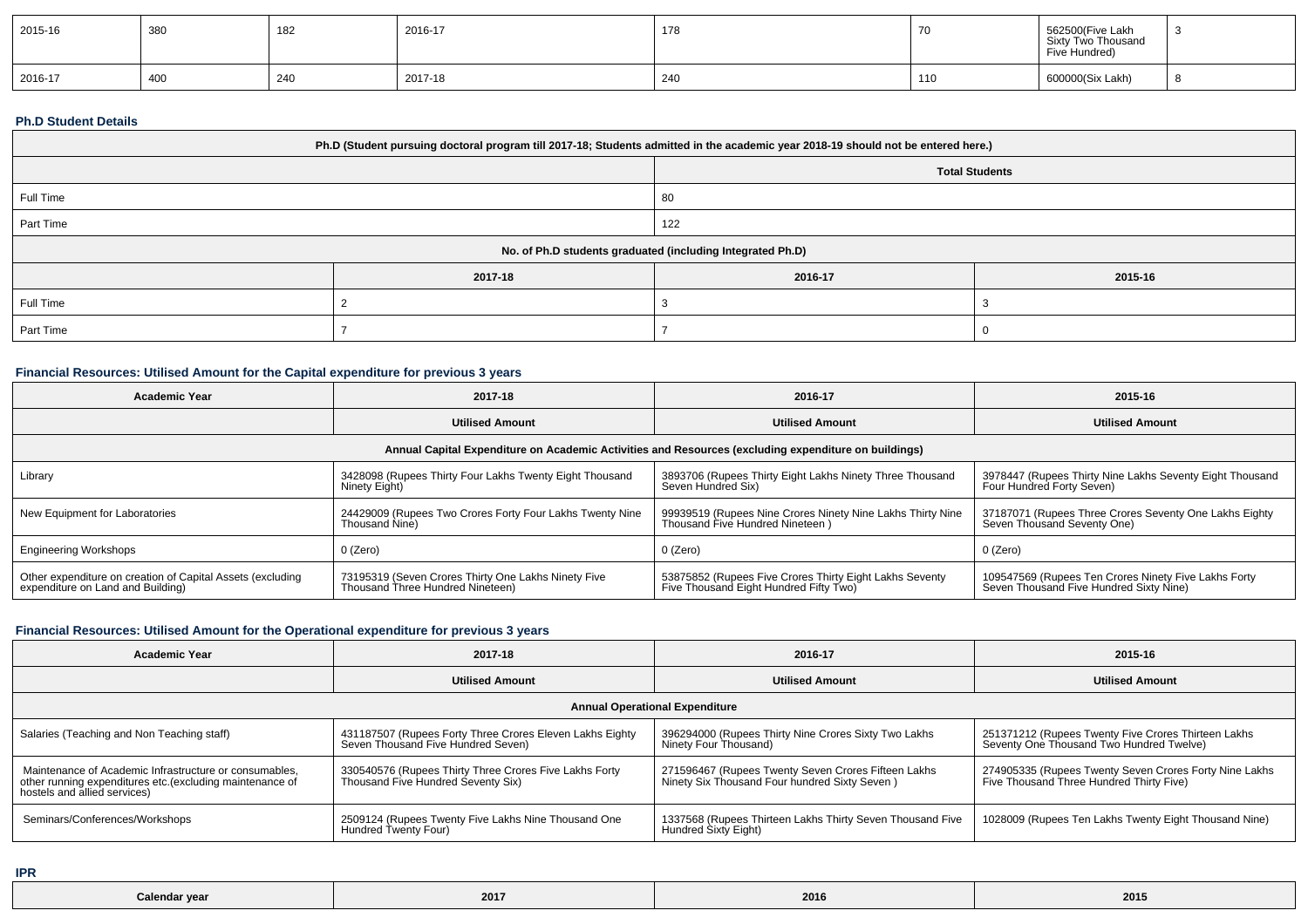| No. of Patents Published |  |  |
|--------------------------|--|--|
| No. of Patents Granted   |  |  |

### **Sponsored Research Details**

| <b>Financial Year</b>                    | 2017-18                                  | 2016-17                                                                   | 2015-16                                                                                |
|------------------------------------------|------------------------------------------|---------------------------------------------------------------------------|----------------------------------------------------------------------------------------|
| Total no. of Sponsored Projects          |                                          | 16                                                                        |                                                                                        |
| Total no. of Funding Agencies            |                                          |                                                                           |                                                                                        |
| Total Amount Received (Amount in Rupees) | 20606000                                 | 11220558                                                                  | 37392850                                                                               |
| Amount Received in Words                 | Rupees Two Crores Six Lakhs Six Thousand | Rupees One Crore Twelve Lakhs Twenty Thousand Five<br>Hundred Fifty Eight | Rupees Three Crore Seventy Three Lakhs Ninety Two<br>Thousand Eight Hundred Fifty Only |

## **Consultancy Project Details**

| <b>Financial Year</b>                    | 2017-18                                                  | 2016-17                                                              | 2015-16                                                               |
|------------------------------------------|----------------------------------------------------------|----------------------------------------------------------------------|-----------------------------------------------------------------------|
| Total no. of Consultancy Projects        |                                                          |                                                                      |                                                                       |
| Total no. of Client Organizations        |                                                          |                                                                      |                                                                       |
| Total Amount Received (Amount in Rupees) | 4588032                                                  | 1852534                                                              | 1836637                                                               |
| Amount Received in Words                 | Rupees Forty Five Lakhs Eighty Eight Thousand Thirty Two | Rupees Eighteen Lakhs Fifty Two Thousand Five Hundred<br>Thirty Four | Rupees Eighteen Lakhs Thirty Six thousand Six Hundred Thirty<br>Seven |

## **Executive Development Programs (Minimum one year duration)**

| <b>Financial Year</b>                       | 2017-18                                 | 2016-17                                                                    | 2015-16                                                               |
|---------------------------------------------|-----------------------------------------|----------------------------------------------------------------------------|-----------------------------------------------------------------------|
| Total no. of Executive Development Programs |                                         |                                                                            |                                                                       |
| Total no. of Participants                   |                                         |                                                                            |                                                                       |
| Total Amount Received (Amount in Rupees)    | 2450000                                 | 2221720                                                                    | 3436760                                                               |
| Total Annual Earnings in Words              | Rupees Twenty Four Lakhs Fifty Thousand | Rupees Twenty Two Lakhs Twenty One Thousand Seven<br><b>Hundred Twenty</b> | Rupees Thirty Four Lakhs Thirty Six Thousand Seven Hundred  <br>Sixty |

## **PCS Facilities: Facilities of physically challenged students**

| 1. Do your institution buildings have Lifts/Ramps?                                                                                                        | Yes, more than 80% of the buildings |
|-----------------------------------------------------------------------------------------------------------------------------------------------------------|-------------------------------------|
| 2. Do your institution have provision for walking aids, includingwheelchairs and transportation from one building to another for<br>handicapped students? | Yes                                 |
| 3. Do your institution buildings have specially designed toilets for handicapped students?                                                                | Yes, more than 80% of the buildings |

### **Faculty Details**

| 1. How many faculty members of your institution have received highly reputed national/international awards/recognition from<br>Central government agencies in the previous year (2017-18)? |  |
|--------------------------------------------------------------------------------------------------------------------------------------------------------------------------------------------|--|
|--------------------------------------------------------------------------------------------------------------------------------------------------------------------------------------------|--|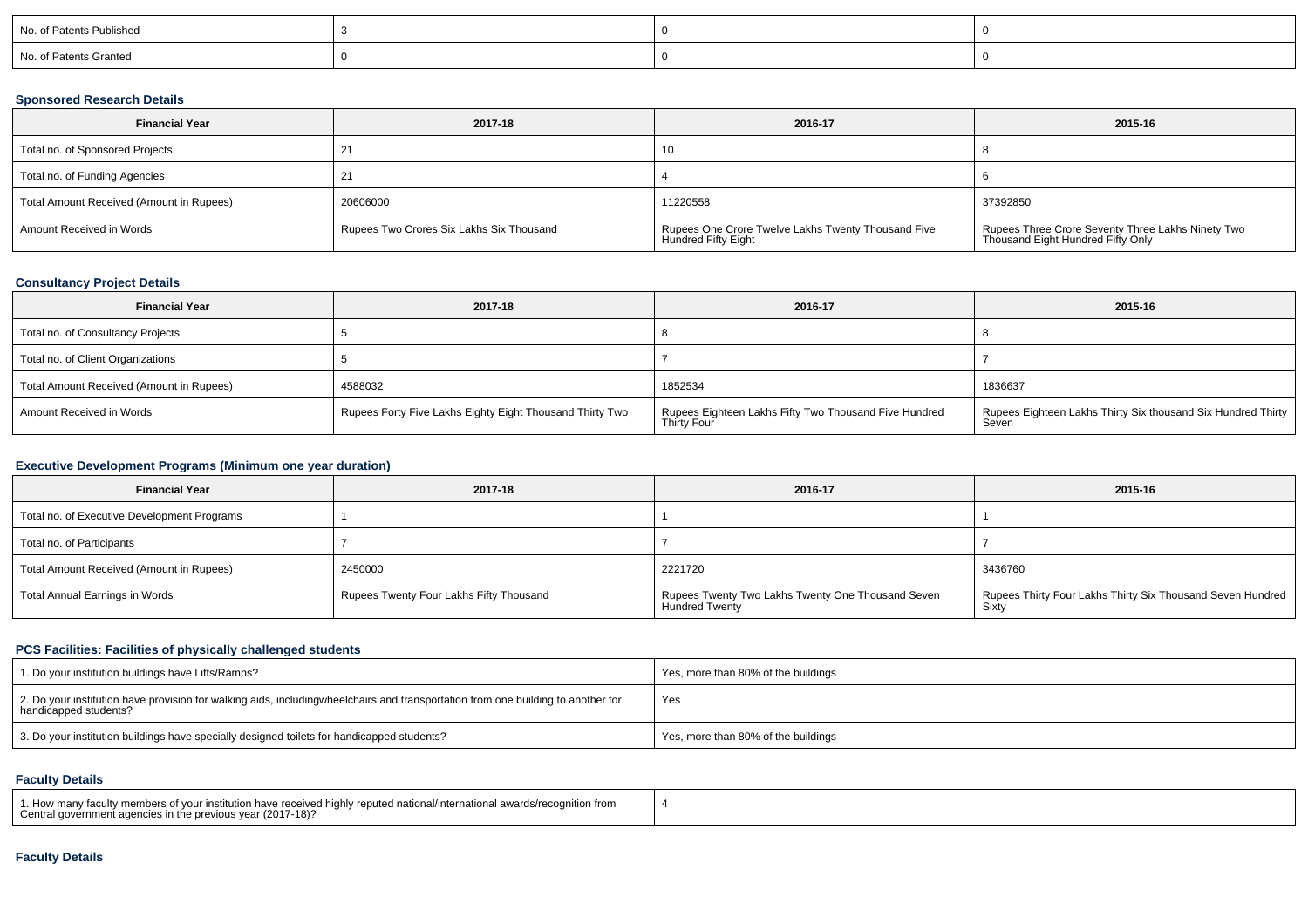| Srno           | Name                                              | Age | Designation                                         | Gender | Qualification | Experience (In<br>Months) | <b>Is Associated</b><br>Last Year | <b>Currently</b><br>working with<br>institution? | <b>Joining Date</b> | <b>Leaving Date</b>      | <b>Association type</b> |
|----------------|---------------------------------------------------|-----|-----------------------------------------------------|--------|---------------|---------------------------|-----------------------------------|--------------------------------------------------|---------------------|--------------------------|-------------------------|
|                | <b>TRIVEDI NIYATI</b>                             | 36  | Lecturer                                            | Female | M. Phil       | 5                         | Yes                               | Yes                                              | 01-10-2009          | $\sim$                   | Adhoc /<br>Contractual  |
| $\overline{2}$ | KHURANA<br><b>NEETA AVTAR</b>                     | 45  | Assistant<br>Professor                              | Female | M. Phil       | 260                       | Yes                               | Yes                                              | 04-06-2010          | $\ddotsc$                | Regular                 |
| 3              | SHARMA ANVITA                                     | 33  | Lecturer                                            | Female | M.Tech        | 6                         | Yes                               | Yes                                              | 02-07-2012          | $\overline{\phantom{a}}$ | Adhoc /<br>Contractual  |
| 4              | JAYKUMAR<br>VORA                                  | 30  | Lecturer                                            | Male   | M.Tech        | 30                        | Yes                               | Yes                                              | 13-10-2015          | $\overline{\phantom{a}}$ | Adhoc /<br>Contractual  |
| 5              | <b>SHAH DARSHIT</b>                               | 46  | Lecturer                                            | Male   | M.Tech        | 45                        | Yes                               | Yes                                              | 02-08-2010          | $\overline{\phantom{a}}$ | Adhoc /<br>Contractual  |
| 6              | <b>BANERJEE</b><br><b>TANUSHRI</b>                | 50  | Associate<br>Professor                              | Female | Ph.D          | 200                       | Yes                               | Yes                                              | 16-09-2011          | --                       | Regular                 |
| $\overline{7}$ | SINGH TAJINDER<br>PAL                             | 55  | Professor                                           | Male   | Ph.D          | 370                       | Yes                               | Yes                                              | 10-10-2007          | --                       | Regular                 |
| 8              | <b>RAY ABHIJIT</b><br><b>DILIPKUMAR</b>           | 43  | Associate<br>Professor                              | Male   | Ph.D          | 212                       | Yes                               | Yes                                              | 14-06-2007          | $\overline{\phantom{a}}$ | Regular                 |
| 9              | PAREKH<br><b>BHARATKUMAR</b><br><b>BALKRISHNA</b> | 37  | Associate<br>Professor                              | Male   | Ph.D          | 144                       | Yes                               | Yes                                              | 30-09-2008          | $\overline{\phantom{a}}$ | Regular                 |
| 10             | <b>DESAI</b><br>BHAWANISINGH<br>GAURANG           | 43  | Associate<br>Professor                              | Male   | Ph.D          | 239                       | Yes                               | Yes                                              | 08-08-2007          | $\sim$                   | Regular                 |
| 11             | MUKHOPADHYA<br>Y INDRAJIT                         | 51  | Professor                                           | Male   | Ph.D          | 338                       | Yes                               | Yes                                              | 17-02-2011          | $\sim$                   | Regular                 |
| 12             | PANDEY MANOJ<br><b>KUMAR</b>                      | 40  | Associate<br>Professor                              | Male   | Ph.D          | 188                       | Yes                               | Yes                                              | 20-09-2010          | $\sim$                   | Regular                 |
| 13             | <b>MANOJKUMAR</b>                                 | 41  | Associate<br>Professor                              | Male   | Ph.D          | 135                       | Yes                               | Yes                                              | 12-03-2009          | $\overline{\phantom{a}}$ | Regular                 |
| 14             | DAVE NIGAM<br><b>JANARDANBHAI</b>                 | 46  | Dean / Principal /<br>Director / Vice<br>Chancellor | Male   | Ph.D          | 284                       | Yes                               | Yes                                              | 05-06-2008          | $\sim$                   | Regular                 |
| 15             | PALIWAL<br><b>PRAMOD</b><br><b>DAMODAR</b>        | 49  | Professor                                           | Male   | Ph.D          | 330                       | Yes                               | Yes                                              | 21-08-2006          | $\sim$                   | Regular                 |
| 16             | <b>SHARMA RITU</b>                                | 36  | Associate<br>Professor                              | Female | Ph.D          | 88                        | Yes                               | Yes                                              | 12-09-2012          | $\ddotsc$                | Regular                 |
| 17             | SARKAR<br><b>DEBASIS</b>                          | 47  | Associate<br>Professor                              | Male   | Ph.D          | 260                       | Yes                               | Yes                                              | 31-05-2013          | $\sim$                   | Regular                 |
| 18             | <b>MISRA</b><br><b>NIRENDRA</b>                   | 59  | Professor                                           | Male   | Ph.D          | 370                       | Yes                               | Yes                                              | 01-04-2014          | $\overline{\phantom{a}}$ | Regular                 |
| 19             | C Gopalkrishnan                                   | 74  | Dean / Principal /<br>Director / Vice<br>Chancellor | Male   | Ph.D          | 300                       | Yes                               | Yes                                              | 04-06-2016          | $\sim$                   | Adhoc /<br>Contractual  |
| 20             | T KISHEN<br>KUMAR REDDY                           | 62  | Dean / Principal /<br>Director / Vice<br>Chancellor | Male   | Ph.D          | 442                       | Yes                               | Yes                                              | 22-08-2016          | $\overline{\phantom{a}}$ | Regular                 |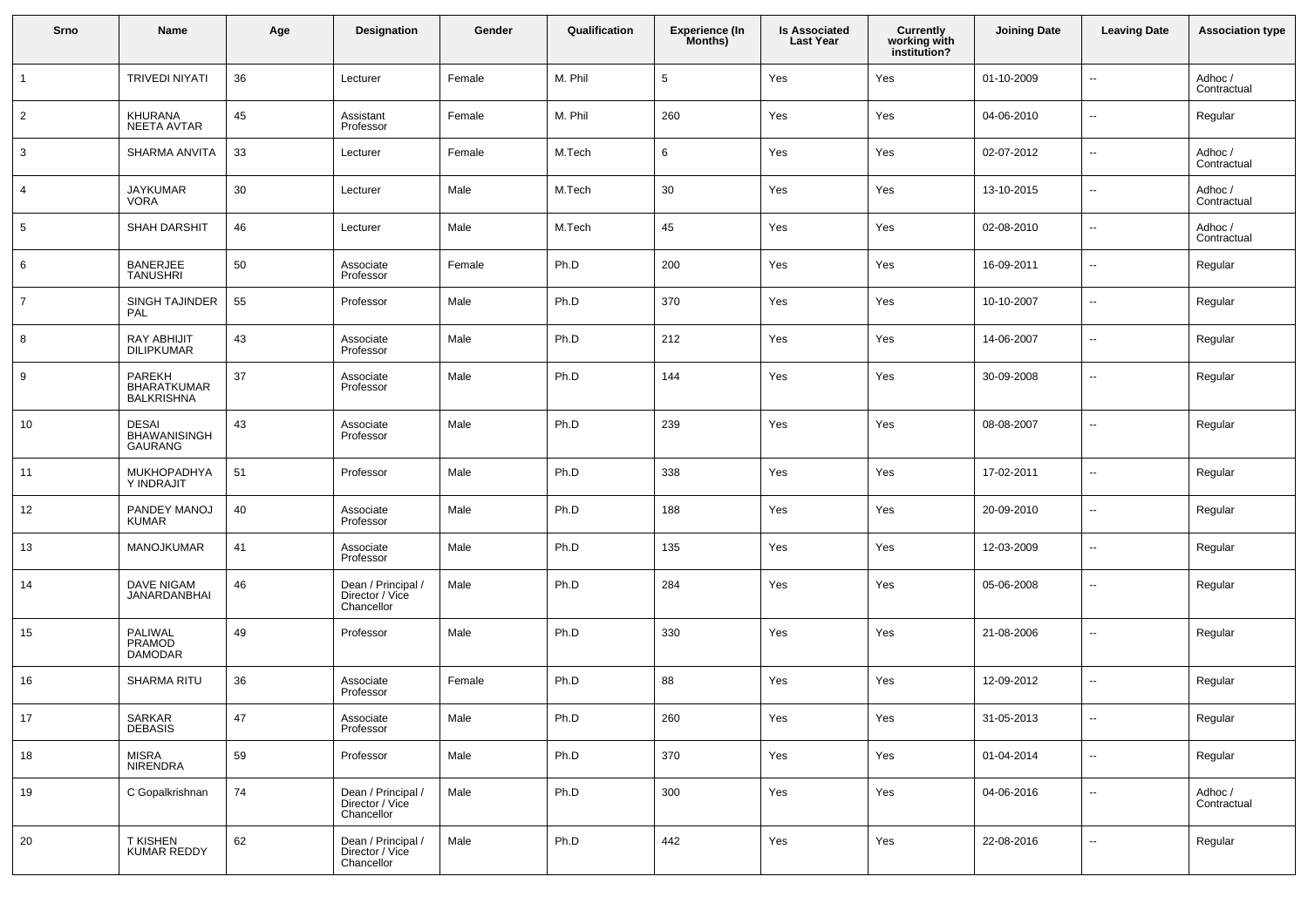| 21 | <b>DAVE URMI</b>                                    | 43 | Assistant<br>Professor | Female | Ph.D   | 23  | Yes | Yes | 06-09-2010 | $\overline{\phantom{a}}$ | Regular                |
|----|-----------------------------------------------------|----|------------------------|--------|--------|-----|-----|-----|------------|--------------------------|------------------------|
| 22 | NATARAJAN<br>MADHAVAN                               | 50 | Assistant<br>Professor | Male   | Ph.D   | 252 | Yes | Yes | 29-09-2010 | $\overline{\phantom{a}}$ | Regular                |
| 23 | <b>MISHRA</b><br><b>POONAM</b>                      | 36 | Assistant<br>Professor | Female | Ph.D   | 129 | Yes | Yes | 06-09-2010 | $\overline{\phantom{a}}$ | Regular                |
| 24 | SHINDE SATYAM                                       | 40 | Assistant<br>Professor | Male   | Ph.D   | 81  | Yes | Yes | 11-04-2011 | $\overline{\phantom{a}}$ | Regular                |
| 25 | PANDYA VIVEK                                        | 43 | Professor              | Male   | Ph.D   | 135 | Yes | Yes | 17-01-2011 | $\overline{\phantom{a}}$ | Regular                |
| 26 | <b>DAVE ASHVIN</b>                                  | 60 | Professor              | Male   | Ph.D   | 322 | Yes | Yes | 31-07-2013 | $\overline{\phantom{a}}$ | Regular                |
| 27 | <b>DIVI SRIRAM</b>                                  | 34 | Assistant<br>Professor | Male   | Ph.D   | 81  | Yes | Yes | 02-09-2013 | $\sim$                   | Regular                |
| 28 | SHAH VATSAL K                                       | 32 | Lecturer               | Male   | M.Tech | 67  | Yes | No  | 02-07-2012 | 23-06-2017               | Adhoc /<br>Contractual |
| 29 | SIDDHARTH S<br><b>JOSHI</b>                         | 32 | Lecturer               | Male   | M.Tech | 13  | Yes | Yes | 10-12-2012 | $\overline{\phantom{a}}$ | Adhoc /<br>Contractual |
| 30 | <b>NAGABABU</b><br><b>GARLAPATI</b>                 | 30 | Assistant<br>Professor | Male   | Ph.D   | 25  | Yes | Yes | 01-01-2013 | $\overline{\phantom{a}}$ | Adhoc /<br>Contractual |
| 31 | <b>GUJAR RAJESH</b>                                 | 44 | Assistant<br>Professor | Male   | Ph.D   | 141 | Yes | Yes | 19-05-2011 | $\overline{\phantom{a}}$ | Regular                |
| 32 | DEY ANIRBAN                                         | 29 | Lecturer               | Male   | M.Tech | 90  | Yes | Yes | 04-07-2013 | $\overline{\phantom{a}}$ | Adhoc /<br>Contractual |
| 33 | SHAH PRATIK J                                       | 38 | Assistant<br>Professor | Male   | Ph.D   | 60  | No  | No  | 26-04-2011 | 16-11-2015               | Regular                |
| 34 | PATEL<br>RAJESHKUMAR                                | 39 | Assistant<br>Professor | Male   | Ph.D   | 84  | Yes | Yes | 16-08-2011 | $\overline{\phantom{a}}$ | Regular                |
| 35 | <b>KACHHWAHA</b><br><b>SURENDRA</b><br><b>SINGH</b> | 54 | Professor              | Male   | Ph.D   | 82  | Yes | Yes | 16-05-2011 | $\overline{\phantom{a}}$ | Regular                |
| 36 | <b>THAKER</b><br><b>TEJASKUMAR</b>                  | 36 | Assistant<br>Professor | Male   | Ph.D   | 110 | Yes | Yes | 01-05-2012 | $\overline{\phantom{a}}$ | Regular                |
| 37 | SAVSANI VIMAL                                       | 39 | Assistant<br>Professor | Male   | Ph.D   | 176 | Yes | Yes | 05-07-2012 | $\overline{\phantom{a}}$ | Regular                |
| 38 | SAVSANI<br><b>POONAM</b>                            | 38 | Assistant<br>Professor | Female | Ph.D   | 137 | Yes | Yes | 09-08-2012 | $\overline{\phantom{a}}$ | Regular                |
| 39 | <b>BHOI MANAS</b><br>KUMAR                          | 43 | Assistant<br>Professor | Male   | Ph.D   | 171 | Yes | Yes | 19-11-2012 | $\sim$                   | Regular                |
| 40 | VACHHARAJANI<br>BHASHA<br>HARSHAL                   | 35 | Assistant<br>Professor | Female | Ph.D   | 119 | Yes | Yes | 24-06-2013 | $\overline{\phantom{a}}$ | Regular                |
| 41 | NIGAM SHOBHIT                                       | 35 | Assistant<br>Professor | Male   | Ph.D   | 66  | Yes | Yes | 10-06-2013 | $\sim$                   | Regular                |
| 42 | <b>DASH SUKANTA</b><br><b>KUMAR</b>                 | 46 | Assistant<br>Professor | Male   | Ph.D   | 215 | Yes | Yes | 31-05-2013 | $\sim$                   | Regular                |
| 43 | PATEL JAYDEEP                                       | 30 | Lecturer               | Male   | M.Tech | 80  | Yes | Yes | 10-08-2011 | $\overline{\phantom{a}}$ | Adhoc /<br>Contractual |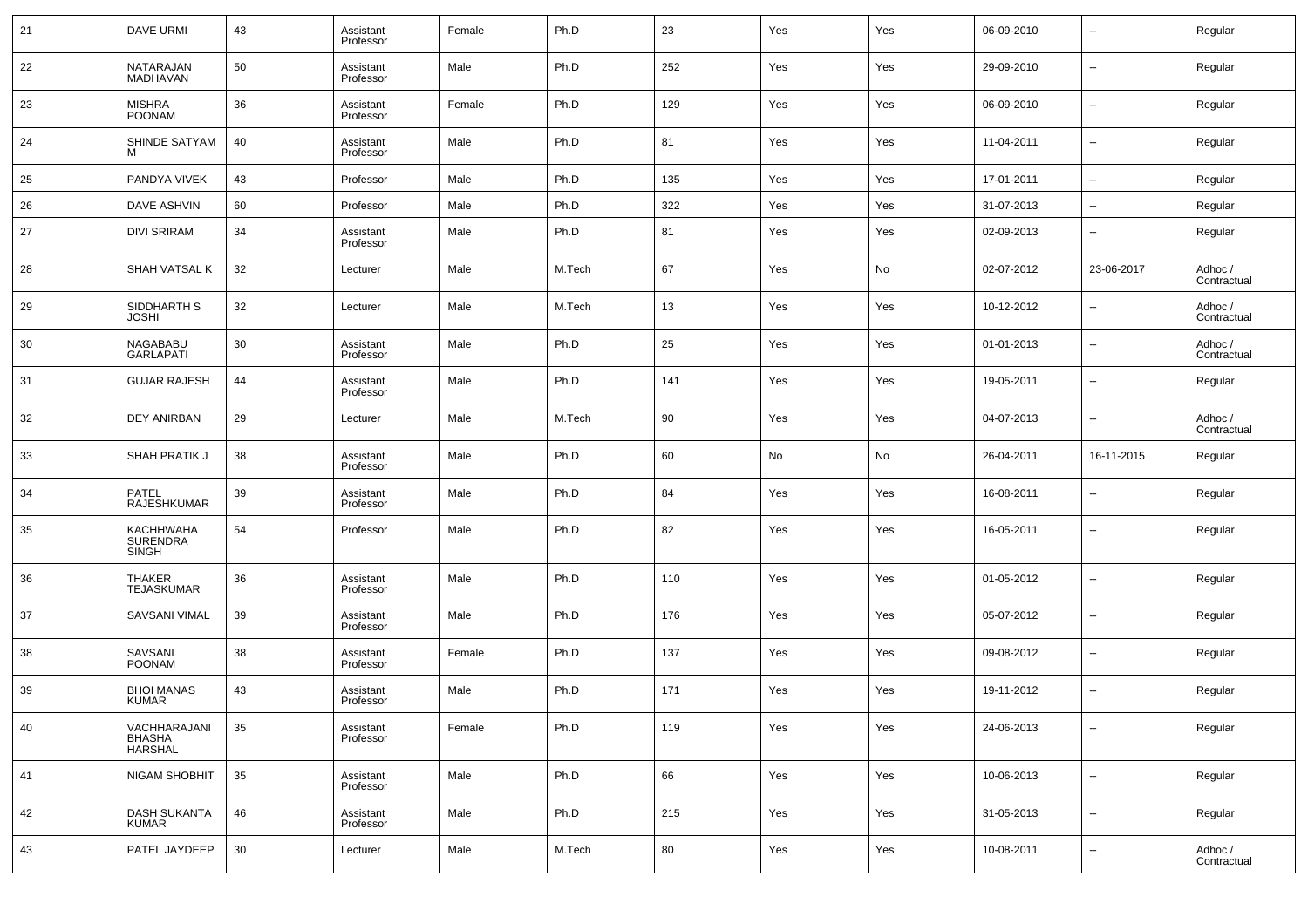| 44 | CHOKSI<br>HIMANSHU<br><b>HARKISHAN</b>                | 44 | Lecturer               | Male   | M.Tech | 34  | Yes | Yes | 10-07-2012 | $\overline{\phantom{a}}$ | Adhoc /<br>Contractual |
|----|-------------------------------------------------------|----|------------------------|--------|--------|-----|-----|-----|------------|--------------------------|------------------------|
| 45 | Abhishek Kumar                                        | 44 | Assistant<br>Professor | Male   | Ph.D   | 98  | Yes | Yes | 13-05-2013 | $\overline{\phantom{a}}$ | Regular                |
| 46 | <b>GADHVI</b><br><b>BHARGAV</b><br><b>JAGDISHBHAI</b> | 31 | Lecturer               | Male   | M.Tech | 56  | Yes | No  | 26-04-2013 | 31-03-2016               | Adhoc /<br>Contractual |
| 47 | Abhishek Kumar                                        | 32 | Lecturer               | Male   | M.Tech | 24  | No  | No  | 08-07-2013 | 01-02-2016               | Adhoc /<br>Contractual |
| 48 | <b>MEMON</b><br><b>SHABBIR</b>                        | 30 | Lecturer               | Male   | M.Tech | 70  | No  | No  | 23-12-2013 | 16-06-2015               | Adhoc /<br>Contractual |
| 49 | <b>DAVE NIRAGI</b><br><b>KALPESH</b>                  | 38 | Lecturer               | Female | M.E.   | 178 | Yes | Yes | 02-12-2013 | $\overline{\phantom{a}}$ | Adhoc /<br>Contractual |
| 50 | <b>BALCHANDANI</b><br><b>SWETA</b><br>CHETANANAND     | 29 | Lecturer               | Female | M.Tech | 84  | Yes | Yes | 17-12-2013 | $\overline{\phantom{a}}$ | Adhoc /<br>Contractual |
| 51 | <b>DAVE APURVA</b>                                    | 48 | Lecturer               | Male   | M.E.   | 291 | Yes | Yes | 10-07-2013 | $\overline{\phantom{a}}$ | Adhoc /<br>Contractual |
| 52 | <b>JAIN AKSHAY</b>                                    | 30 | Lecturer               | Male   | M.Tech | 77  | Yes | Yes | 23-10-2013 | $\overline{\phantom{a}}$ | Adhoc /<br>Contractual |
| 53 | <b>BHATT NAIMISH</b><br>S                             | 33 | Lecturer               | Male   | M.Tech | 63  | Yes | Yes | 29-10-2013 | $\overline{\phantom{a}}$ | Adhoc /<br>Contractual |
| 54 | JAMNANI<br><b>JITENDRA G</b>                          | 46 | Associate<br>Professor | Male   | Ph.D   | 260 | Yes | Yes | 29-10-2013 | $\overline{\phantom{a}}$ | Regular                |
| 55 | SAHNI MANOJ                                           | 39 | Associate<br>Professor | Male   | Ph.D   | 156 | Yes | Yes | 31-12-2013 | $\overline{\phantom{a}}$ | Regular                |
| 56 | <b>PATEL</b><br>NIRAVKUMAR<br>PRAVINBHAI              | 30 | Assistant<br>Professor | Male   | Ph.D   | 52  | Yes | Yes | 30-12-2013 | $\overline{\phantom{a}}$ | Regular                |
| 57 | <b>BRAJESHKUMAR</b><br>JHA                            | 35 | Assistant<br>Professor | Male   | Ph.D   | 83  | Yes | Yes | 27-12-2013 | $\overline{\phantom{a}}$ | Regular                |
| 58 | NITINKUMAR<br>RASIKLAL<br>PRAJAPATI                   | 40 | Lecturer               | Male   | M.E.   | 72  | No  | No  | 23-09-2013 | 02-11-2015               | Adhoc /<br>Contractual |
| 59 | PANDYA<br><b>DISHANT M</b>                            | 34 | Lecturer               | Male   | M.Tech | 90  | Yes | Yes | 01-01-2014 | $\overline{\phantom{a}}$ | Adhoc /<br>Contractual |
| 60 | SANTOSH LEENA                                         | 37 | Lecturer               | Female | M.Tech | 121 | Yes | Yes | 01-01-2014 | $\overline{\phantom{a}}$ | Adhoc /<br>Contractual |
| 61 | PATEL VIVEK<br><b>VIKRAMBHAI</b>                      | 35 | Assistant<br>Professor | Male   | Ph.D   | 87  | Yes | Yes | 20-01-2014 | $\overline{\phantom{a}}$ | Regular                |
| 62 | CHAUDHARI<br>RAKESH VASANT                            | 27 | Lecturer               | Male   | M.Tech | 58  | Yes | Yes | 02-07-2014 | $\overline{\phantom{a}}$ | Adhoc /<br>Contractual |
| 63 | <b>MUDGAL</b><br>ANURAG                               | 46 | Associate<br>Professor | Male   | Ph.D   | 268 | Yes | Yes | 27-01-2014 | $\sim$                   | Regular                |
| 64 | <b>MYSORE KIRAN</b><br><b>BHASKAR</b>                 | 53 | Associate<br>Professor | Male   | Ph.D   | 332 | Yes | Yes | 06-01-2014 | $\overline{\phantom{a}}$ | Regular                |
| 65 | PRAJAPATI<br>PARTH<br>PARESHKUMAR                     | 27 | Lecturer               | Male   | M.Tech | 55  | Yes | Yes | 07-07-2014 | $\sim$                   | Adhoc /<br>Contractual |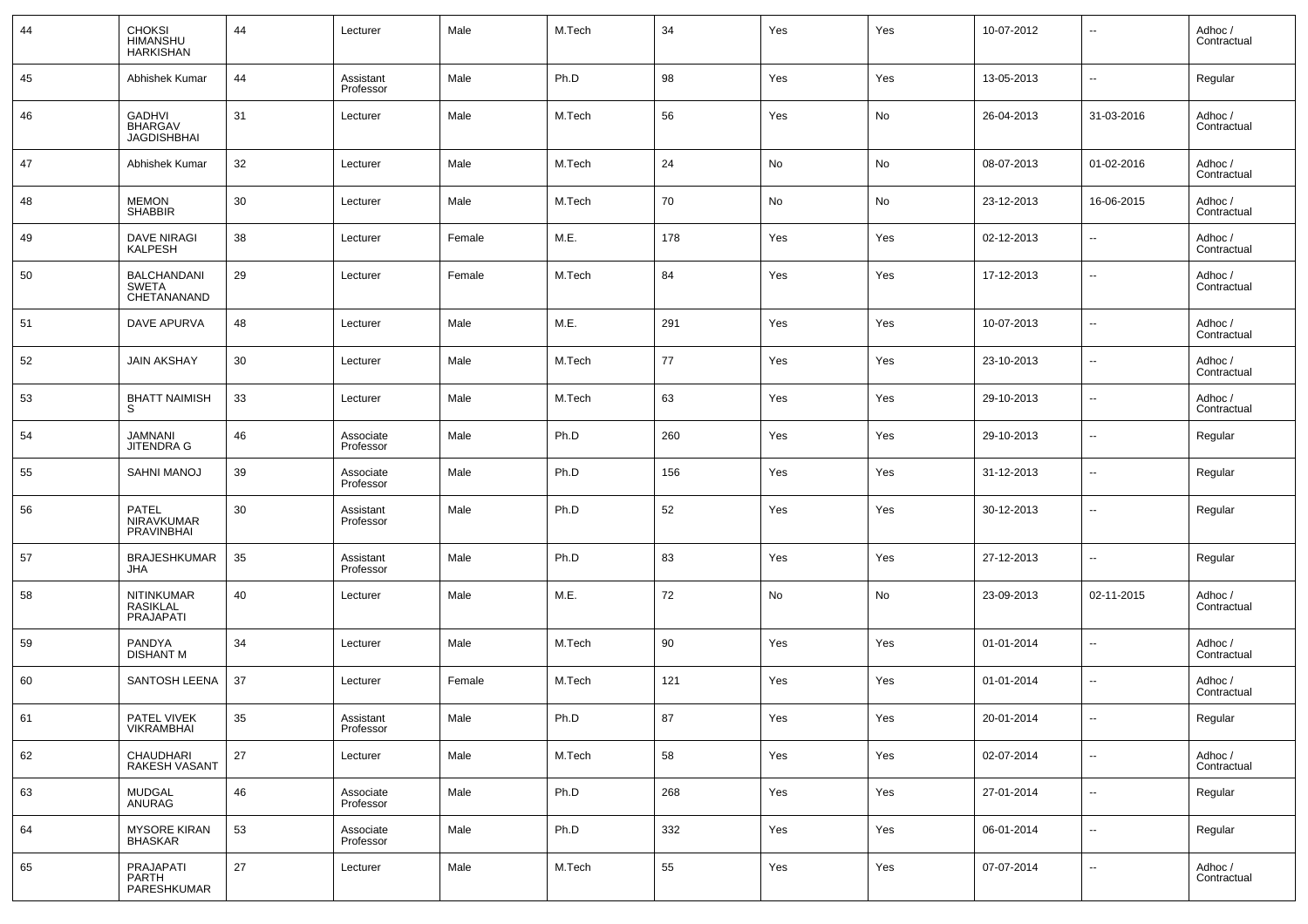| 66 | <b>B SHARAN</b><br><b>BASWA</b>               | 28 | Lecturer               | Male   | M.Tech | 56  | Yes | No  | 10-07-2014 | 13-01-2016               | Adhoc /<br>Contractual |
|----|-----------------------------------------------|----|------------------------|--------|--------|-----|-----|-----|------------|--------------------------|------------------------|
| 67 | <b>MUDULI</b><br><b>ASHUTOSH</b>              | 42 | Professor              | Male   | Ph.D   | 225 | Yes | Yes | 26-10-2009 | --                       | Regular                |
| 68 | ANSARI MD<br>SHARIFUDDIN                      | 37 | Assistant<br>Professor | Male   | Ph.D   | 153 | Yes | Yes | 24-11-2010 | $\overline{\phantom{a}}$ | Regular                |
| 69 | <b>MILAN BHATT</b>                            | 38 | Assistant<br>Professor | Male   | Ph.D   | 21  | Yes | Yes | 22-08-2016 | $\overline{\phantom{a}}$ | Regular                |
| 70 | REDDY M<br><b>VENKAT RAM</b>                  | 37 | Assistant<br>Professor | Male   | Ph.D   | 92  | Yes | Yes | 13-07-2015 | $\overline{\phantom{a}}$ | Regular                |
| 71 | <b>MISHRA</b><br><b>SITAKANTA</b>             | 42 | Assistant<br>Professor | Male   | Ph.D   | 86  | Yes | Yes | 15-07-2015 | $\overline{\phantom{a}}$ | Regular                |
| 72 | <b>KUMAR MALLIK</b><br>PRADEEP                | 51 | Professor              | Male   | Ph.D   | 118 | Yes | Yes | 21-08-2015 | $\overline{\phantom{a}}$ | Adhoc /<br>Contractual |
| 73 | MANOJ SAHOO                                   | 43 | Lecturer               | Male   | M.A    | 36  | Yes | Yes | 01-02-2016 | $\overline{\phantom{a}}$ | Adhoc /<br>Contractual |
| 74 | <b>NAUSHEEN</b><br><b>NIZAMI</b>              | 34 | Assistant<br>Professor | Female | Ph.D   | 25  | Yes | Yes | 22-02-2016 | $\overline{\phantom{a}}$ | Regular                |
| 75 | <b>VENKATA</b><br><b>KRISHNAN</b>             | 38 | Lecturer               | Male   | M.Tech | 48  | Yes | Yes | 02-03-2015 | $\overline{\phantom{a}}$ | Adhoc /<br>Contractual |
| 76 | <b>HARMIK</b><br>VAISHNAV                     | 45 | Assistant<br>Professor | Male   | Ph.D   | 52  | Yes | Yes | 28-04-2016 | $\overline{\phantom{a}}$ | Regular                |
| 77 | MARY HEPZIBAH                                 | 41 | Assistant<br>Professor | Female | Ph.D   | 32  | Yes | Yes | 02-05-2016 | $\overline{\phantom{a}}$ | Regular                |
| 78 | ASHISH JOSHI                                  | 42 | Associate<br>Professor | Male   | Ph.D   | 66  | Yes | Yes | 15-11-2016 | $\sim$                   | Regular                |
| 79 | <b>SRINIVAS</b><br>ABHINAYA<br><b>BHASURU</b> | 27 | Lecturer               | Male   | M.Tech | 46  | Yes | Yes | 29-06-2015 | $\overline{\phantom{a}}$ | Adhoc /<br>Contractual |
| 80 | <b>SHUKLA VIPIN</b>                           | 27 | Lecturer               | Male   | M.Tech | 41  | Yes | Yes | 04-05-2015 | $\overline{\phantom{a}}$ | Adhoc /<br>Contractual |
| 81 | KANDYA<br>ANURAG                              | 40 | Assistant<br>Professor | Male   | Ph.D   | 188 | Yes | Yes | 21-01-2015 | $\overline{\phantom{a}}$ | Regular                |
| 82 | SINGH ANANTHA<br>ТS                           | 30 | Assistant<br>Professor | Male   | Ph.D   | 42  | Yes | Yes | 19-01-2015 | $\overline{\phantom{a}}$ | Regular                |
| 83 | DHANANJAYA<br>HACHCHAPPA<br>RAMANUJACHAR      | 55 | Associate<br>Professor | Male   | Ph.D   | 370 | Yes | Yes | 06-04-2015 | $\overline{\phantom{a}}$ | Regular                |
| 84 | PATEL VIVEK                                   | 40 | Assistant<br>Professor | Male   | Ph.D   | 134 | Yes | Yes | 06-04-2015 | $\overline{\phantom{a}}$ | Regular                |
| 85 | K Satya Raja<br>Sekhar                        | 30 | Lecturer               | Male   | M.Tech | 53  | Yes | Yes | 01-07-2015 | $\overline{\phantom{a}}$ | Adhoc /<br>Contractual |
| 86 | Ravi Botta                                    | 28 | Lecturer               | Male   | M.Tech | 42  | Yes | Yes | 29-06-2015 | ۰.                       | Adhoc /<br>Contractual |
| 87 | Rahul Vitthl<br>Deharkar                      | 27 | Lecturer               | Male   | M.Tech | 49  | Yes | Yes | 01-07-2015 | $\overline{\phantom{a}}$ | Adhoc /<br>Contractual |
| 88 | TOPPO ELIJAH<br>TINTIUS                       | 29 | Lecturer               | Male   | M.Tech | 54  | Yes | Yes | 07-07-2015 | ۰.                       | Adhoc /<br>Contractual |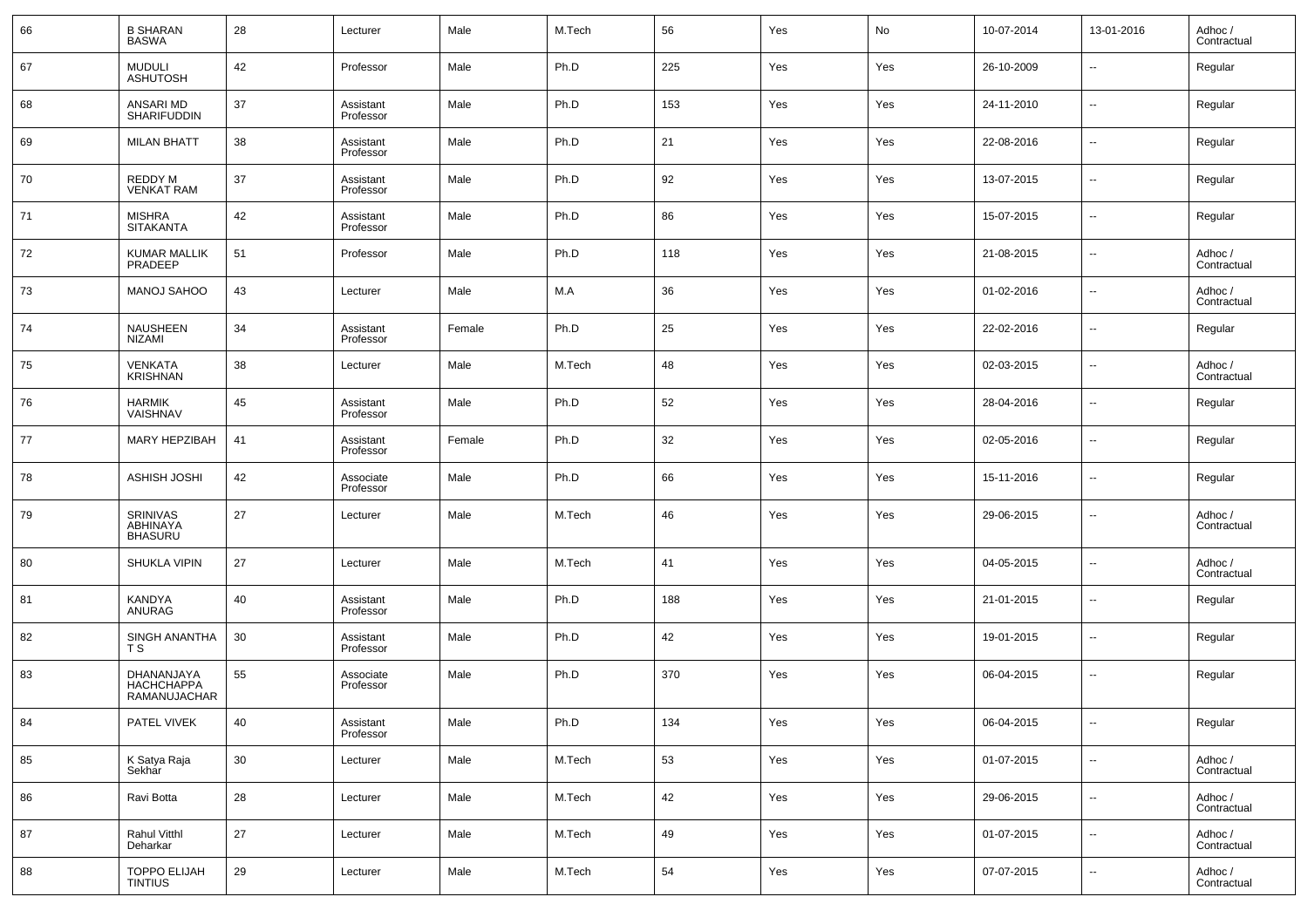| 89  | <b>FUSE KISHAN</b><br><b>ASHOK</b>                     | 27 | Lecturer               | Male   | M.Tech | 52  | Yes | Yes | 06-07-2015 | $\overline{\phantom{a}}$ | Adhoc /<br>Contractual |
|-----|--------------------------------------------------------|----|------------------------|--------|--------|-----|-----|-----|------------|--------------------------|------------------------|
| 90  | <b>VENKATA PAVAN</b><br>KUMAR T                        | 29 | Lecturer               | Male   | M.Tech | 40  | Yes | Yes | 06-07-2015 | $\overline{\phantom{a}}$ | Adhoc /<br>Contractual |
| 91  | <b>GURRALA</b><br>PAVAN KUMAR                          | 38 | Assistant<br>Professor | Male   | Ph.D   | 68  | Yes | Yes | 27-07-2015 | $\sim$                   | Regular                |
| 92  | MEERA<br><b>KARAMTA</b>                                | 29 | Lecturer               | Female | M.Tech | 36  | Yes | Yes | 28-12-2015 | $\overline{\phantom{a}}$ | Adhoc /<br>Contractual |
| 93  | DAYA SHANKAR<br><b>KAUL</b>                            | 37 | Assistant<br>Professor | Male   | Ph.D   | 25  | Yes | Yes | 01-01-2016 | $\sim$                   | Regular                |
| 94  | MANIKANTA<br>VAKKALAGADDA                              | 30 | Assistant<br>Professor | Male   | Ph.D   | 37  | Yes | Yes | 13-01-2016 | $\sim$                   | Regular                |
| 95  | <b>VIMA MALI</b>                                       | 33 | Lecturer               | Female | M.Tech | 36  | Yes | Yes | 18-01-2016 | $\overline{\phantom{a}}$ | Adhoc /<br>Contractual |
| 96  | <b>DHRUVESH</b><br><b>PATEL</b>                        | 35 | Assistant<br>Professor | Male   | Ph.D   | 26  | Yes | Yes | 12-01-2016 | $\sim$                   | Regular                |
| 97  | <b>VINAY VAKHARIA</b>                                  | 36 | Assistant<br>Professor | Male   | Ph.D   | 37  | Yes | Yes | 22-02-2016 | $\overline{\phantom{a}}$ | Regular                |
| 98  | NISHTITH DESAI                                         | 38 | Assistant<br>Professor | Male   | Ph.D   | 25  | Yes | Yes | 01-03-2016 | $\sim$                   | Regular                |
| 99  | <b>AMIT SANT</b>                                       | 34 | Assistant<br>Professor | Male   | Ph.D   | 34  | Yes | Yes | 01-04-2016 | $\overline{\phantom{a}}$ | Regular                |
| 100 | ASHISH<br><b>UNNARKAT</b>                              | 35 | Assistant<br>Professor | Male   | Ph.D   | 32  | Yes | Yes | 04-04-2016 | $\sim$                   | Regular                |
| 101 | ASHVIN<br><b>PARWANI</b>                               | 34 | Other                  | Male   | Ph.D   | 52  | Yes | Yes | 01-07-2014 | $\overline{\phantom{a}}$ | Visiting               |
| 102 | SUBASH SHAH                                            | 70 | Other                  | Male   | Ph.D   | 477 | Yes | Yes | 01-01-2016 | $\sim$                   | Visiting               |
| 103 | <b>NEETA SINHA</b>                                     | 51 | Assistant<br>Professor | Female | Ph.D   | 202 | Yes | Yes | 15-07-2013 | $\overline{\phantom{a}}$ | Regular                |
| 104 | <b>KODGIRE</b><br><b>PRAVIN V</b>                      | 42 | Associate<br>Professor | Male   | Ph.D   | 93  | Yes | Yes | 27-05-2011 | $\overline{\phantom{a}}$ | Regular                |
| 105 | SRIVASTAVA<br><b>ROHIT</b>                             | 36 | Associate<br>Professor | Male   | Ph.D   | 167 | Yes | Yes | 04-05-2010 | $\overline{\phantom{a}}$ | Regular                |
| 106 | <b>BADHEKA</b><br><b>VISHVESH</b><br><b>JAYANTBHAI</b> | 39 | Professor              | Male   | Ph.D   | 201 | Yes | Yes | 01-09-2007 | $\overline{\phantom{a}}$ | Regular                |
| 107 | MOTIANI RONAK<br>OMPRAKASH                             | 27 | Lecturer               | Male   | M.Tech | 53  | Yes | Yes | 01-07-2014 | $\overline{\phantom{a}}$ | Adhoc /<br>Contractual |
| 108 | RATHORE<br><b>VIKRAM</b>                               | 35 | Lecturer               | Male   | M.Tech | 93  | Yes | Yes | 15-07-2013 | $\overline{\phantom{a}}$ | Adhoc /<br>Contractual |
| 109 | D M Parekh                                             | 62 | Other                  | Male   | Ph.D   | 316 | Yes | Yes | 16-07-2015 | $\sim$                   | Adhoc /<br>Contractual |
| 110 | SAINI BHARTI                                           | 30 | Lecturer               | Female | M.Tech | 66  | Yes | Yes | 04-06-2013 | $\sim$                   | Adhoc /<br>Contractual |
| 111 | <b>MEHTA KUSH</b>                                      | 29 | Assistant<br>Professor | Male   | Ph.D   | 78  | Yes | Yes | 17-06-2013 | $\overline{\phantom{a}}$ | Adhoc /<br>Contractual |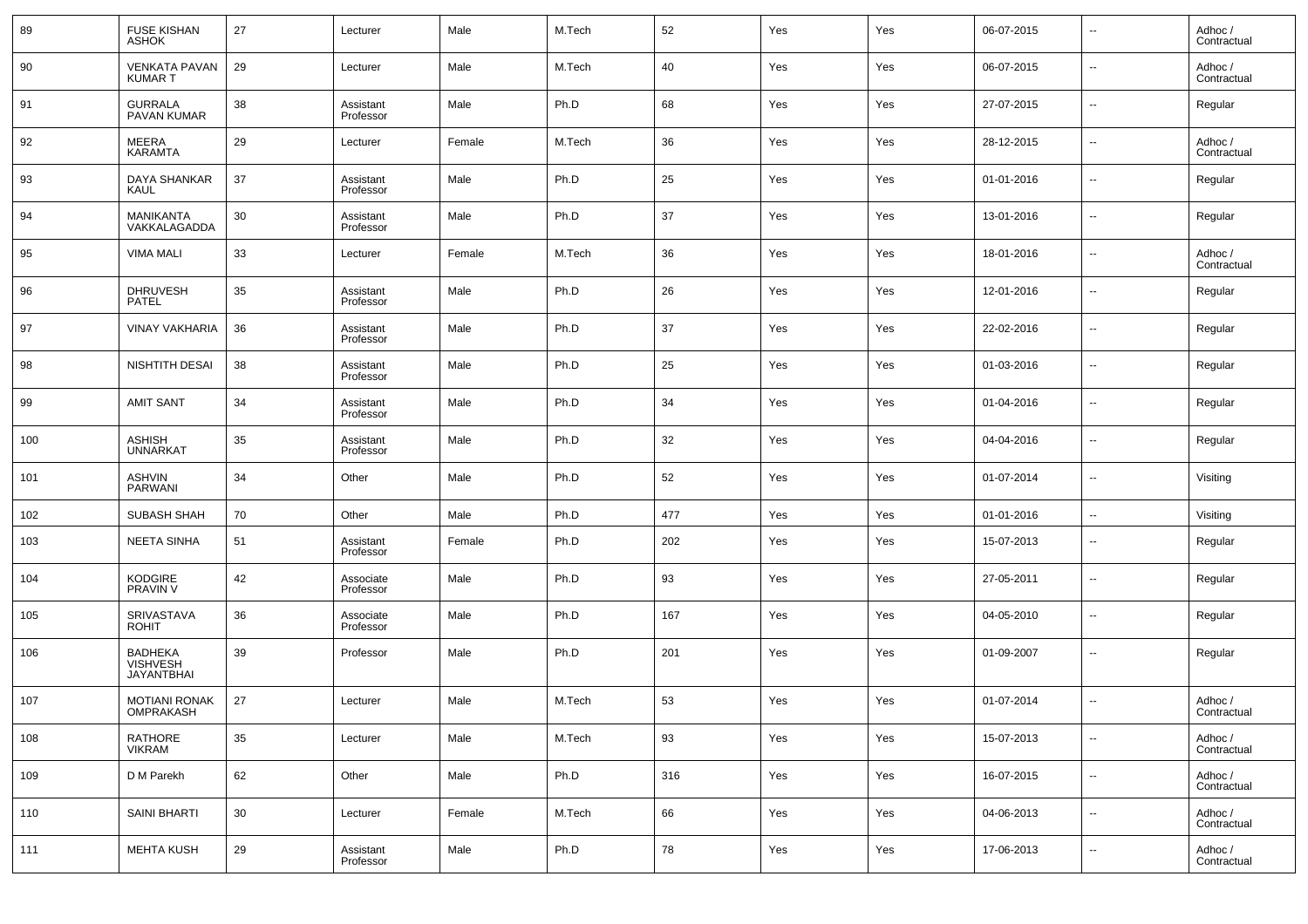| 112 | KISHORE<br>KAUSHAL                     | 37 | Assistant<br>Professor | Male   | Ph.D   | 128 | Yes | Yes | 14-12-2009 | --                       | Regular                |
|-----|----------------------------------------|----|------------------------|--------|--------|-----|-----|-----|------------|--------------------------|------------------------|
| 113 | SRIVASTAVA<br>ANURAG KUMAR             | 37 | Assistant<br>Professor | Male   | Ph.D   | 83  | Yes | Yes | 08-08-2011 | $\overline{\phantom{a}}$ | Regular                |
| 114 | <b>PANDA</b><br>PRASHANTA<br>CHANDRA   | 47 | Associate<br>Professor | Male   | Ph.D   | 164 | Yes | Yes | 13-10-2010 | --                       | Regular                |
| 115 | PRADHAN<br><b>SANJAY KUMAR</b>         | 42 | Assistant<br>Professor | Male   | Ph.D   | 132 | Yes | Yes | 21-06-2010 | $\overline{a}$           | Regular                |
| 116 | PAL SUPRIYA S                          | 32 | Lecturer               | Female | MBA    | 101 | Yes | Yes | 16-07-2012 | ш,                       | Adhoc /<br>Contractual |
| 117 | <b>CHAITANYA</b><br><b>VYAS</b>        | 36 | Assistant<br>Professor | Male   | Ph.D   | 65  | Yes | Yes | 04-07-2013 | --                       | Regular                |
| 118 | <b>HADIA NANJI</b><br><b>JETHABHAI</b> | 37 | Assistant<br>Professor | Male   | Ph.D   | 77  | No  | No  | 10-07-2012 | 27-10-2014               | Regular                |
| 119 | <b>TADEPALLI</b><br>PHANI SWECHA       | 27 | Lecturer               | Female | M.Tech | 54  | Yes | No  | 07-07-2014 | 24-04-2017               | Adhoc /<br>Contractual |
| 120 | <b>DIXIT</b><br>SUDHANSHU              | 27 | Lecturer               | Male   | M.Tech | 53  | Yes | No  | 04-07-2014 | 04-01-2017               | Adhoc /<br>Contractual |
| 121 | Shivam Kapoor                          | 30 | Lecturer               | Male   | M.Tech | 52  | Yes | No  | 14-07-2014 | 13-01-2016               | Adhoc /<br>Contractual |
| 122 | <b>BRAHMA</b><br><b>JWNGSAR</b>        | 34 | Assistant<br>Professor | Male   | Ph.D   | 54  | Yes | Yes | 31-07-2009 | --                       | Regular                |
| 123 | <b>SIRCAR ANIRBID</b>                  | 48 | Professor              | Male   | Ph.D   | 326 | Yes | Yes | 12-07-2010 | $\overline{\phantom{a}}$ | Regular                |
| 124 | SARKAR ASHISH                          | 56 | Associate<br>Professor | Male   | Ph.D   | 379 | Yes | Yes | 29-10-2007 | --                       | Regular                |
| 125 | MAYYA<br><b>BALAMURLI</b><br>KRISHNA K | 41 | Assistant<br>Professor | Male   | Ph.D   | 132 | Yes | Yes | 01-12-2008 | --                       | Regular                |
| 126 | <b>BHUI UTTAM</b><br><b>KUMAR</b>      | 49 | Associate<br>Professor | Male   | Ph.D   | 227 | Yes | Yes | 20-10-2008 | --                       | Regular                |
| 127 | ANILKUMAR<br>TRIKAMBHAI<br>MARKANA     | 39 | Assistant<br>Professor | Male   | Ph.D   | 148 | Yes | Yes | 01-01-2009 | --                       | Adhoc /<br>Contractual |
| 128 | <b>RAVINDRA</b><br><b>KUMAR JAIN</b>   | 67 | Other                  | Male   | B.E    | 521 | Yes | Yes | 15-12-2010 | --                       | Adhoc /<br>Contractual |
| 129 | YADAV SUDHIR<br><b>KHAJANSINH</b>      | 51 | Professor              | Male   | Ph.D   | 320 | Yes | Yes | 28-12-2006 | $\overline{a}$           | Regular                |
| 130 | PANDEY SATISH<br>CHANDRA               | 48 | Associate<br>Professor | Male   | Ph.D   | 289 | Yes | Yes | 01-08-2007 | $\overline{\phantom{a}}$ | Regular                |
| 131 | SAHU SUBRAT                            | 51 | Associate<br>Professor | Male   | Ph.D   | 90  | No  | No  | 04-04-2008 | 31-12-2015               | Regular                |
| 132 | PATEL<br>AKASHKUMAR<br><b>BABUBHAI</b> | 42 | Associate<br>Professor | Male   | Ph.D   | 251 | Yes | Yes | 16-01-2009 | $\overline{\phantom{a}}$ | Regular                |
| 133 | KHURANA LALIT<br>KUMAR                 | 52 | Assistant<br>Professor | Male   | Ph.D   | 278 | Yes | Yes | 24-09-2009 | н.                       | Regular                |
| 134 | DAVE TEJAS<br>NIRANJAN                 | 42 | Associate<br>Professor | Male   | Ph.D   | 220 | Yes | Yes | 07-10-2014 | $\overline{\phantom{a}}$ | Regular                |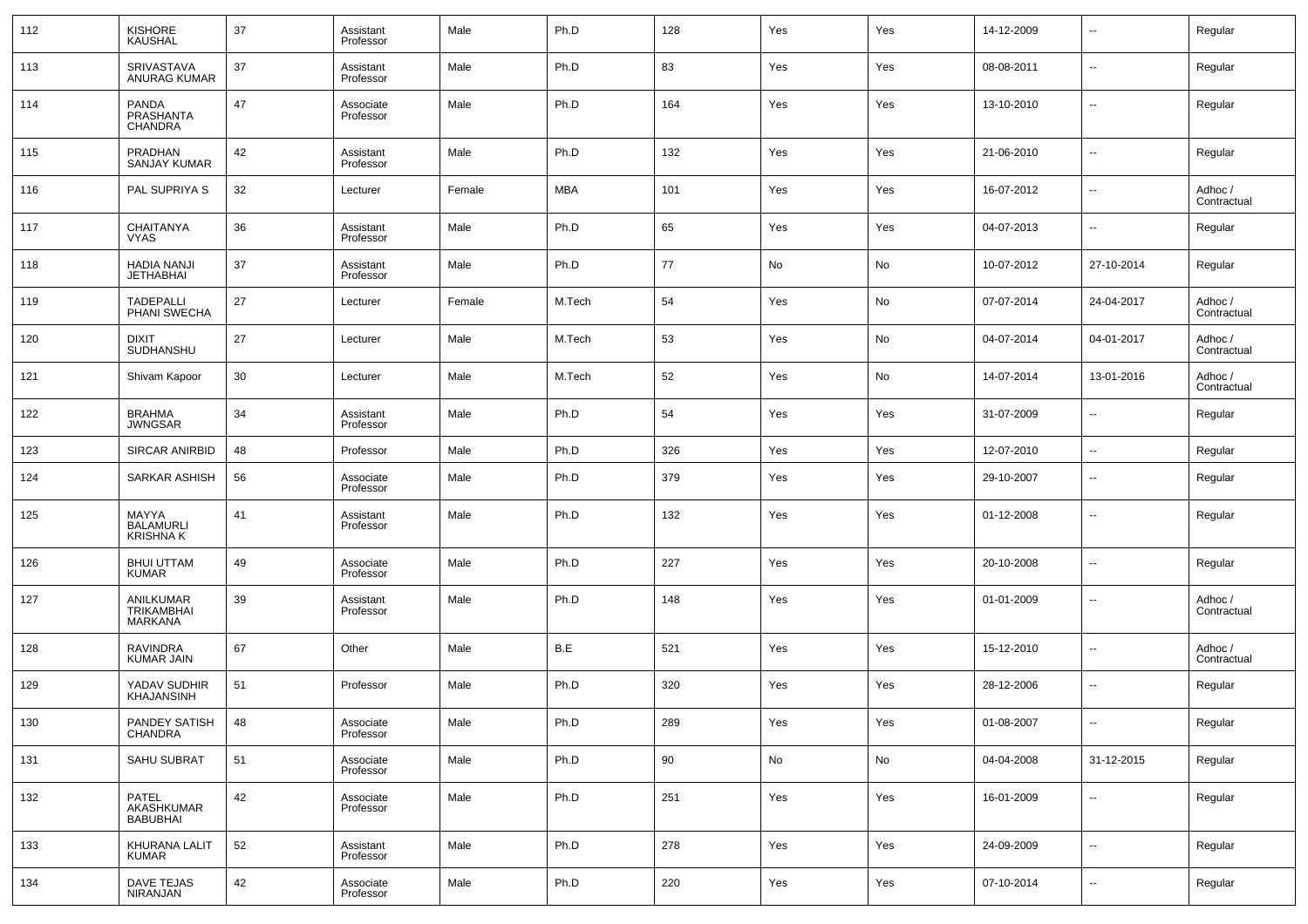| 135 | <b>MANISH MISHRA</b>             | 52 | Other                  | Male   | M.Tech | 30 | Yes | Yes | 03-05-2016 | --                       | Adhoc /<br>Contractual |
|-----|----------------------------------|----|------------------------|--------|--------|----|-----|-----|------------|--------------------------|------------------------|
| 136 | SHOBHIT<br><b>CHATURVEDI</b>     | 27 | Lecturer               | Male   | M.Tech | 22 | Yes | Yes | 01-06-2016 | $\overline{\phantom{a}}$ | Regular                |
| 137 | <b>VENKATA RAMA</b><br>RUDRA     | 29 | Assistant<br>Professor | Male   | Ph.D   | 22 | Yes | Yes | 01-06-2016 | $\overline{\phantom{a}}$ | Regular                |
| 138 | <b>MANIVEL M</b>                 | 26 | Lecturer               | Male   | M.Tech | 21 | Yes | Yes | 20-06-2016 | --                       | Regular                |
| 139 | KVENKATRAMAN                     | 30 | Assistant<br>Professor | Male   | Ph.D   | 22 | Yes | Yes | 29-06-2016 | $\overline{\phantom{a}}$ | Regular                |
| 140 | <b>VISHAL</b><br><b>WANKHEDE</b> | 26 | Lecturer               | Male   | M.Tech | 22 | Yes | Yes | 01-07-2016 | $\overline{\phantom{a}}$ | Regular                |
| 141 | <b>RIMPI BARO</b>                | 26 | Lecturer               | Female | M.Tech | 21 | Yes | Yes | 01-07-2016 | $\overline{\phantom{a}}$ | Regular                |
| 142 | <b>NISARG PATEL</b>              | 34 | Assistant<br>Professor | Male   | Ph.D   | 25 | Yes | Yes | 21-07-2016 | $\overline{\phantom{a}}$ | Regular                |
| 143 | <b>SAMIR PATEL</b>               | 43 | Assistant<br>Professor | Male   | Ph.D   | 30 | Yes | Yes | 29-08-2016 | $\overline{\phantom{a}}$ | Regular                |
| 144 | <b>GANGA PRASAD</b><br>PANDEY    | 40 | Assistant<br>Professor | Male   | Ph.D   | 46 | Yes | Yes | 15-09-2016 | $\overline{\phantom{a}}$ | Regular                |
| 145 | R JOTHI                          | 38 | Assistant<br>Professor | Female | Ph.D   | 22 | Yes | Yes | 15-09-2016 | $\overline{\phantom{a}}$ | Regular                |
| 146 | NISHANT DOSHI                    | 33 | Assistant<br>Professor | Male   | Ph.D   | 46 | Yes | Yes | 27-10-2016 | $\overline{\phantom{a}}$ | Regular                |
| 147 | <b>CHANDAN SAHU</b>              | 26 | Lecturer               | Male   | M.Tech | 17 | Yes | Yes | 01-06-2017 | --                       | Adhoc /<br>Contractual |
| 148 | MANISH KUMAR<br>SINHA            | 32 | Assistant<br>Professor | Male   | Ph.D   | 22 | Yes | Yes | 18-11-2016 | $\overline{\phantom{a}}$ | Regular                |
| 149 | DEBANJALI<br>MALLICK             | 25 | Lecturer               | Female | M.Tech | 17 | Yes | Yes | 01-06-2017 | $\overline{\phantom{a}}$ | Adhoc /<br>Contractual |
| 150 | <b>NAMRATA BIST</b>              | 27 | Lecturer               | Female | M.Tech | 17 | Yes | Yes | 01-06-2017 | $\overline{\phantom{a}}$ | Adhoc /<br>Contractual |
| 151 | <b>HARI GANESH</b>               | 26 | Lecturer               | Male   | M.Tech | 18 | Yes | Yes | 01-05-2017 | $\overline{\phantom{a}}$ | Adhoc /<br>Contractual |
| 152 | MAHULA<br>SANTRA                 | 25 | Lecturer               | Female | M.Tech | 18 | Yes | Yes | 01-05-2017 | $\overline{\phantom{a}}$ | Adhoc /<br>Contractual |
| 153 | <b>JIGARKUMAR</b><br><b>SHAH</b> | 41 | Assistant<br>Professor | Male   | Ph.D   | 46 | Yes | Yes | 28-11-2016 | $\overline{\phantom{a}}$ | Regular                |
| 154 | <b>KIRTI YADAV</b>               | 24 | Lecturer               | Female | M.Tech | 20 | Yes | No  | 01-02-2017 | 30-07-2017               | Adhoc /<br>Contractual |
| 155 | P SIVA KUMAR                     | 34 | Assistant<br>Professor | Male   | Ph.D   | 26 | Yes | Yes | 06-09-2016 | ۰.                       | Adhoc /<br>Contractual |
| 156 | SWAPNIL<br>DHARASKAR             | 32 | Assistant<br>Professor | Male   | Ph.D   | 46 | Yes | Yes | 18-11-2016 | $\overline{\phantom{a}}$ | Regular                |
| 157 | VAISHALI<br>SHARMA               | 28 | Lecturer               | Female | M.Tech | 40 | Yes | Yes | 02-07-2015 | $\overline{\phantom{a}}$ | Adhoc /<br>Contractual |
| 158 | VAKAMALLA<br>TEJASWI             | 29 | Assistant<br>Professor | Male   | Ph.D   | 24 | No  | No  | 14-11-2016 | 03-08-2017               | Regular                |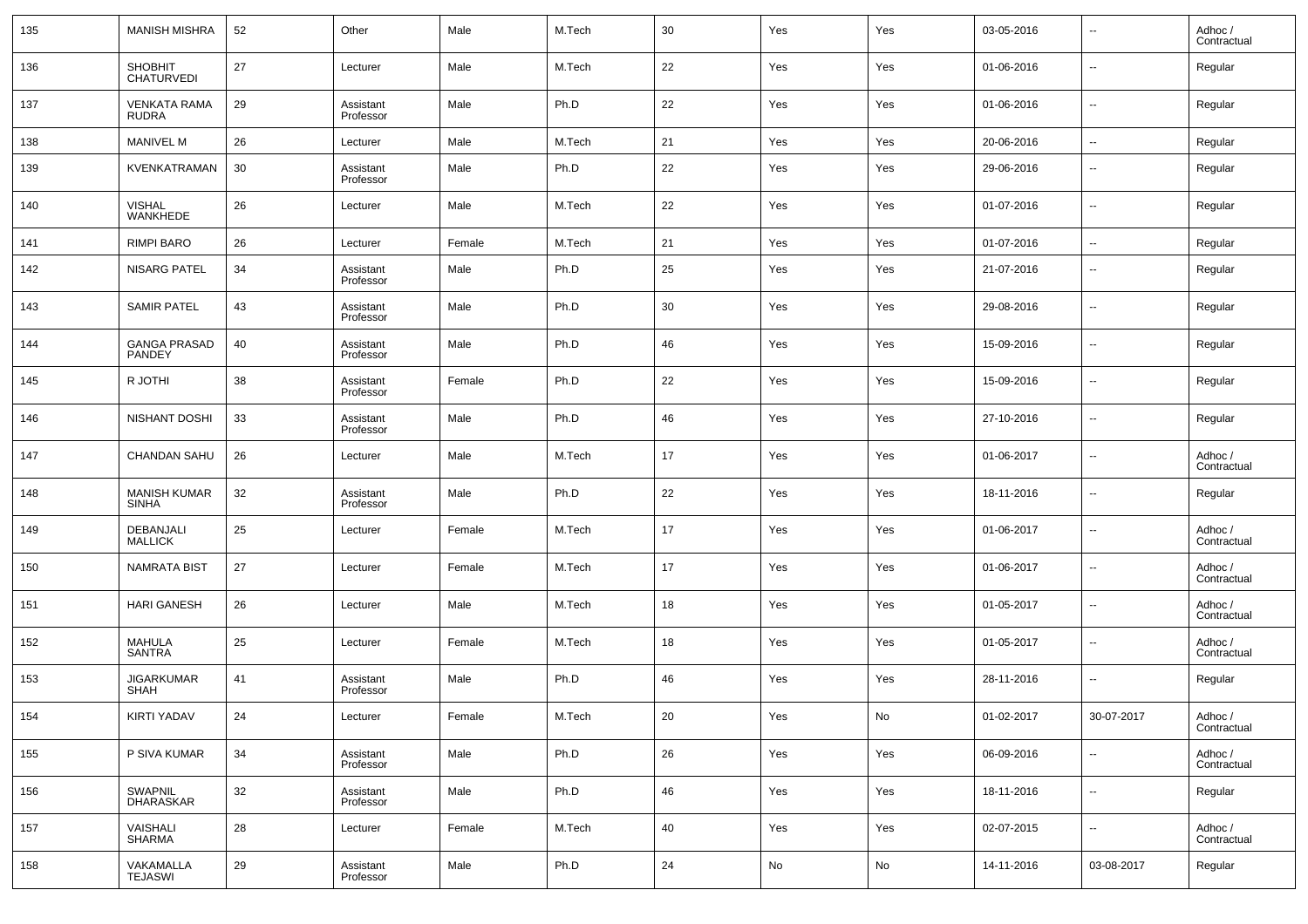| 159 | <b>MAUNISH SHAH</b>                                | 32 | Lecturer                                            | Male   | M.Tech | 41  | Yes | Yes | 30-06-2015 | $\overline{\phantom{a}}$ | Adhoc /<br>Contractual |
|-----|----------------------------------------------------|----|-----------------------------------------------------|--------|--------|-----|-----|-----|------------|--------------------------|------------------------|
| 160 | <b>MANISH</b><br><b>CHATURVEDI</b>                 | 38 | Assistant<br>Professor                              | Male   | Ph.D   | 22  | Yes | Yes | 02-01-2017 | $\overline{\phantom{a}}$ | Regular                |
| 161 | <b>MANAN SHAH</b>                                  | 26 | Lecturer                                            | Male   | M.Tech | 29  | Yes | Yes | 25-06-2016 | $\overline{\phantom{a}}$ | Adhoc /<br>Contractual |
| 162 | <b>SURENDRA SASI</b>                               | 30 | Assistant<br>Professor                              | Male   | Ph.D   | 22  | Yes | Yes | 01-02-2017 | $\overline{\phantom{a}}$ | Regular                |
| 163 | R<br><b>BALASUBRAMAN</b><br>IAN                    | 35 | Lecturer                                            | Male   | M.Tech | 50  | Yes | Yes | 17-09-2014 | $\overline{\phantom{a}}$ | Adhoc /<br>Contractual |
| 164 | NARAYAN<br><b>BASER</b>                            | 47 | Associate<br>Professor                              | Male   | Ph.D   | 58  | Yes | Yes | 02-07-2016 | $\ddotsc$                | Regular                |
| 165 | <b>ASHISH</b><br><b>DOORWAR</b>                    | 30 | Lecturer                                            | Male   | M.Tech | 40  | Yes | No  | 01-09-2015 | 19-08-2016               | Adhoc /<br>Contractual |
| 166 | <b>SURESH KUMAR</b><br>R                           | 34 | Assistant<br>Professor                              | Male   | Ph.D   | 36  | Yes | No  | 18-01-2016 | 07-10-2016               | Regular                |
| 167 | <b>DEBOLINA</b><br><b>DASGUPTA</b>                 | 40 | Other                                               | Female | Ph.D   | 27  | Yes | Yes | 03-07-2017 | $\overline{\phantom{a}}$ | Visiting               |
| 168 | PRIYAKA PATIL                                      | 28 | Lecturer                                            | Female | M.Tech | 26  | Yes | No  | 01-08-2016 | 31-07-2017               | Adhoc /<br>Contractual |
| 169 | <b>HARDIK</b><br><b>GOSWAMI</b>                    | 28 | Lecturer                                            | Male   | M.Tech | 29  | Yes | No  | 31-07-2016 | 31-10-2017               | Adhoc /<br>Contractual |
| 170 | JATIN AGARWAL                                      | 33 | Other                                               | Male   | M.Tech | 30  | Yes | Yes | 26-05-2016 | ۰.                       | Adhoc /<br>Contractual |
| 171 | CHAITANYAMOY<br>GANGULY                            | 71 | Other                                               | Male   | Ph.D   | 85  | Yes | Yes | 01-09-2015 | $\overline{\phantom{a}}$ | Other                  |
| 172 | <b>GS NEGI</b>                                     | 64 | Other                                               | Male   | Ph.D   | 367 | Yes | Yes | 14-07-2014 | $\overline{\phantom{a}}$ | Other                  |
| 173 | Deepak Shukla                                      | 62 | Other                                               | Male   | LLM    | 94  | Yes | Yes | 01-02-2013 | ۰.                       | Visiting               |
| 174 | BANDYOPADHYA<br>Y RAJIB                            | 48 | Professor                                           | Male   | Ph.D   | 237 | Yes | Yes | 18-10-2010 | $\overline{\phantom{a}}$ | Regular                |
| 175 | KARELIA NIRAV<br><b>DINESH</b>                     | 43 | Lecturer                                            | Male   | M.Tech | 86  | Yes | Yes | 27-10-2015 | $\overline{\phantom{a}}$ | Adhoc /<br>Contractual |
| 176 | RAGHAVENDRA<br><b>HADADI</b><br><b>BHEEMACHIAR</b> | 57 | Dean / Principal /<br>Director / Vice<br>Chancellor | Male   | Ph.D   | 84  | Yes | Yes | 01-11-2011 | $\overline{\phantom{a}}$ | Adhoc /<br>Contractual |
| 177 | MEHTA KRUNAL<br>MAHENDRABHAI                       | 27 | Lecturer                                            | Male   | M.Tech | 39  | Yes | Yes | 07-07-2015 | $\sim$                   | Adhoc /<br>Contractual |
| 178 | Santosh Kumar                                      | 51 | Professor                                           | Male   | Ph.D   | 98  | No  | No  | 01-09-2010 | 30-11-2014               | Regular                |
| 179 | <b>TRIPATHI</b><br><b>BRIJESH</b>                  | 35 | Assistant<br>Professor                              | Male   | Ph.D   | 140 | Yes | Yes | 27-01-2009 | $\overline{\phantom{a}}$ | Regular                |
| 180 | PATEL JATIN<br>RAVJIBHAI                           | 38 | Assistant<br>Professor                              | Male   | Ph.D   | 95  | Yes | Yes | 01-01-2009 | ۰.                       | Regular                |
| 181 | <b>DAS ANIRBAN</b>                                 | 43 | Associate<br>Professor                              | Male   | Ph.D   | 239 | Yes | Yes | 23-12-2008 | ۰.                       | Regular                |
| 182 | MINAKSHEE<br><b>PHUTKE</b>                         | 27 | Lecturer                                            | Female | M.Tech | 52  | No  | No  | 16-07-2014 | 26-06-2015               | Adhoc /<br>Contractual |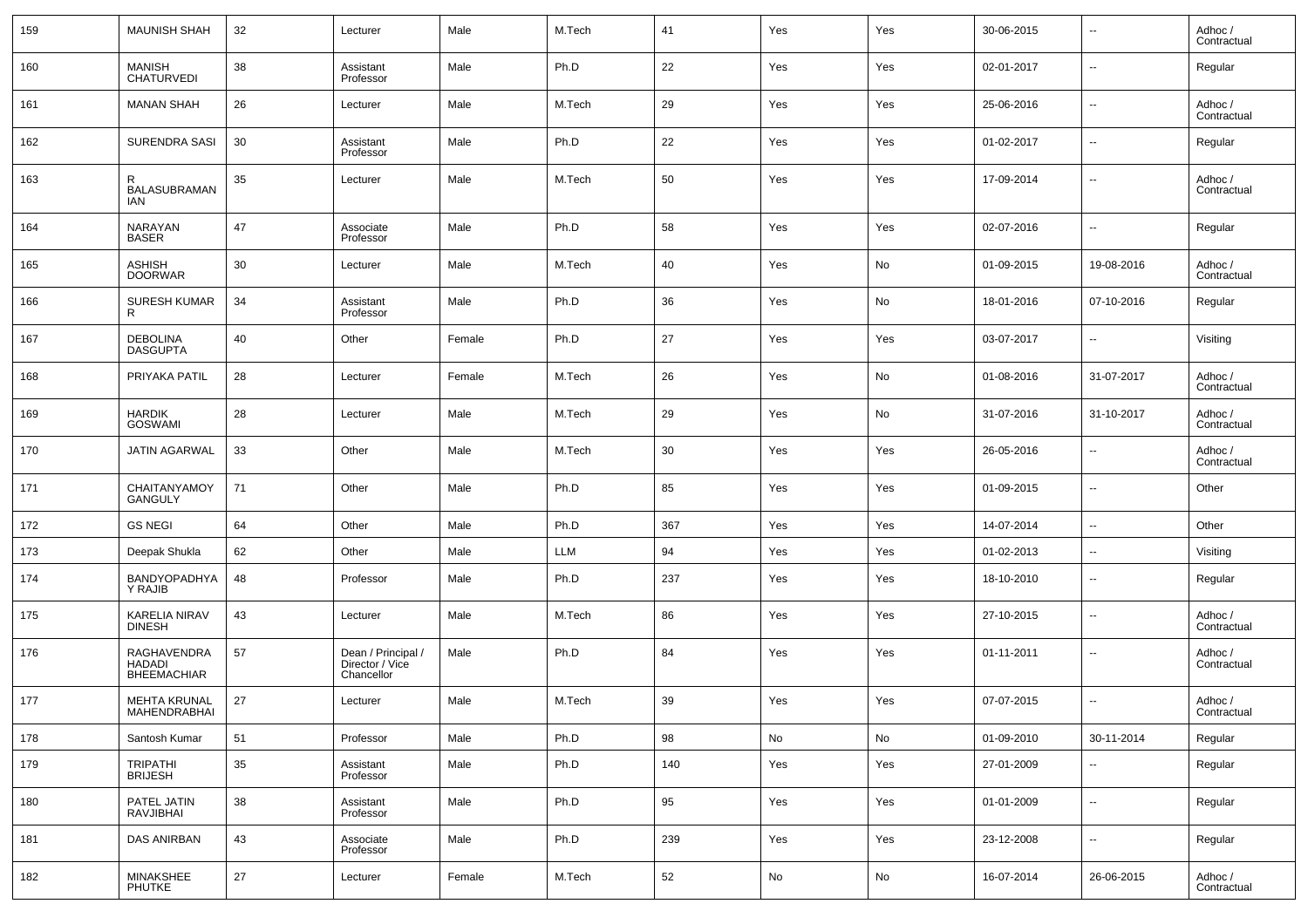| 183 | <b>LAHIRI SOMDEB</b>             | 61 | Professor              | Male   | Ph.D    | 416             | Yes        | Yes | 10-09-2007 | --                       | Regular                |
|-----|----------------------------------|----|------------------------|--------|---------|-----------------|------------|-----|------------|--------------------------|------------------------|
| 184 | SOMERAJ C                        | 25 | Lecturer               | Male   | M.Tech  | 20              | Yes        | Yes | 15-06-2016 | $\overline{\phantom{a}}$ | Regular                |
| 185 | BALLAPU<br>HARDHVARDHA<br>N      | 35 | Assistant<br>Professor | Male   | Ph.D    | 26              | Yes        | Yes | 23-06-2016 | $\overline{\phantom{a}}$ | Regular                |
| 186 | <b>BANDOPANT</b><br><b>PAWAR</b> | 27 | Lecturer               | Male   | M.Tech  | 40              | Yes        | No  | 01-07-2015 | 06-11-2017               | Adhoc /<br>Contractual |
| 187 | <b>JAIKISHAN TS</b>              | 28 | Lecturer               | Male   | M.Tech  | 40              | Yes        | No  | 07-07-2015 | 11-03-2016               | Adhoc /<br>Contractual |
| 188 | <b>RITU SAHNI</b>                | 37 | Other                  | Female | Ph.D    | 156             | No         | Yes | 03-11-2017 | $\overline{\phantom{a}}$ | Visiting               |
| 189 | Pankaj Sahlot                    | 29 | Assistant<br>Professor | Male   | Ph.D    | 8               | No         | Yes | 09-07-2018 | --                       | Regular                |
| 190 | Abhishek Yadav                   | 29 | Lecturer               | Male   | M.Tech  | 10              | No         | Yes | 02-07-2018 | --                       | Adhoc /<br>Contractual |
| 191 | Suverna Trivedi                  | 27 | Lecturer               | Female | M.Tech  | 8               | No         | Yes | 02-07-2018 | --                       | Adhoc /<br>Contractual |
| 192 | Pragnesh Bhatt                   | 40 | Associate<br>Professor | Male   | Ph.D    | 56              | No         | Yes | 02-07-2018 | $\overline{\phantom{a}}$ | Regular                |
| 193 | <b>Bhinal Mehta</b>              | 38 | Assistant<br>Professor | Male   | Ph.D    | 48              | No         | Yes | 02-07-2018 | --                       | Regular                |
| 194 | Sivasankar                       | 33 | Assistant<br>Professor | Male   | Ph.D    | 23              | No         | Yes | 12-07-2018 | --                       | Regular                |
| 195 | Janardhan V                      | 34 | Assistant<br>Professor | Male   | Ph.D    | 9               | No         | Yes | 04-06-2018 | --                       | Regular                |
| 196 | Lubhani Mishra                   | 27 | Lecturer               | Female | M.Tech  | 6               | No         | Yes | 16-07-2018 | $\overline{\phantom{a}}$ | Adhoc /<br>Contractual |
| 197 | Paawan Sharma                    | 35 | Assistant<br>Professor | Male   | Ph.D    | 20              | No         | Yes | 01-06-2018 | $\overline{\phantom{a}}$ | Regular                |
| 198 | Vasudevo<br>Chaudhary            | 35 | Lecturer               | Male   | M.Tech  | 5               | No         | Yes | 02-07-2018 | --                       | Adhoc /<br>Contractual |
| 199 | Manish Kumar                     | 37 | Lecturer               | Male   | M.Tech  | 10              | No         | Yes | 24-07-2018 | $\overline{\phantom{a}}$ | Adhoc /<br>Contractual |
| 200 | Mumukshu Trivedi                 | 27 | Other                  | Male   | M. Phil | 60              | Yes        | Yes | 01-07-2015 | --                       | Visiting               |
| 201 | Hemixa Patel                     | 25 | Other                  | Female | M. Phil | 13              | No         | Yes | 23-07-2018 | $\overline{\phantom{a}}$ | Visiting               |
| 202 | Kinjal Gandhi                    | 23 | Other                  | Female | M. Phil | 30              | No         | Yes | 01-06-2018 | --                       | Visiting               |
| 203 | Taronish Pastakia                | 24 | Other                  | Male   | M. Phil | $5\phantom{.0}$ | No         | Yes | 23-07-2018 | ۰.                       | Visiting               |
| 204 | Soaeb Modasiya                   | 34 | Other                  | Male   | Ph.D    | 75              | Yes        | Yes | 01-01-2017 | $\overline{\phantom{a}}$ | Visiting               |
| 205 | Vinod Vergese                    | 35 | Other                  | Male   | M. Phil | 180             | Yes        | Yes | 01-12-2016 | $\overline{\phantom{a}}$ | Visiting               |
| 206 | Abhinav Mehta                    | 29 | Other                  | Male   | M. Phil | 90              | No         | Yes | 23-07-2018 | ۰.                       | Visiting               |
| 207 | Hiral Raval                      | 36 | Other                  | Female | M. Phil | 156             | No         | Yes | 23-07-2018 | $\overline{\phantom{a}}$ | Visiting               |
| 208 | Sameer Reddy                     | 51 | Other                  | Male   | M. Phil | $300\,$         | No         | Yes | 23-07-2018 | ۰.                       | Visiting               |
| 209 | Shailja Singh                    | 30 | Other                  | Female | M. Phil | $29\,$          | ${\sf No}$ | Yes | 23-07-2018 | $\overline{\phantom{a}}$ | Visiting               |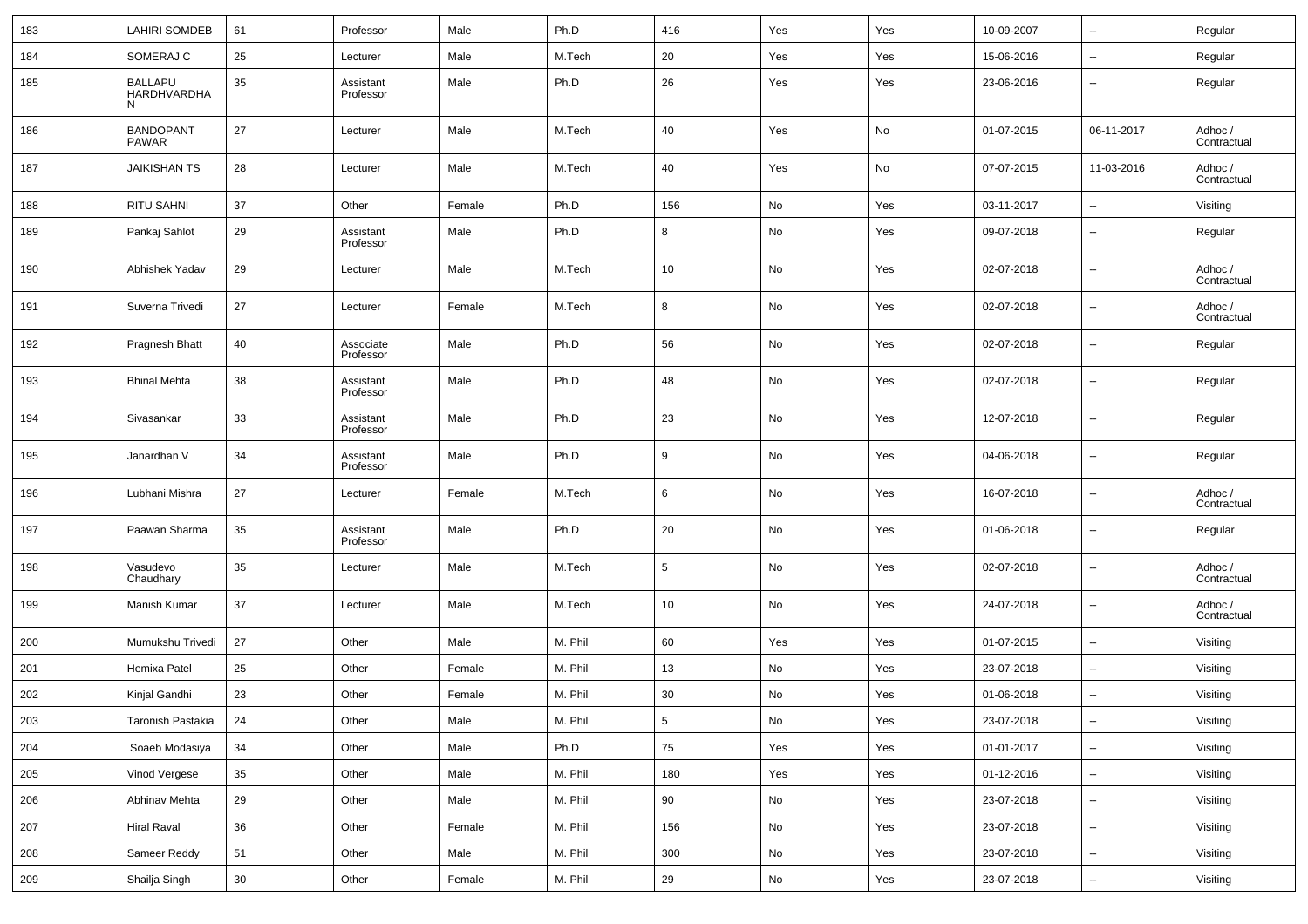| 210 | Shilpa<br>Parasuramparia           | 46     | Other | Female | M. Phil    | 48  | No  | Yes | 01-07-2018 | $\overline{\phantom{a}}$ | Visiting |
|-----|------------------------------------|--------|-------|--------|------------|-----|-----|-----|------------|--------------------------|----------|
| 211 | Abhinay Banker                     | 33     | Other | Male   | M. Phil    | 156 | Yes | Yes | 01-08-2013 | $\sim$                   | Visiting |
| 212 | Tahereh                            | 36     | Other | Female | M. Phil    | 180 | No  | Yes | 23-07-2018 | $\overline{\phantom{a}}$ | Visiting |
| 213 | Lavanya Trivedi                    | 35     | Other | Female | M. Phil    | 144 | Yes | Yes | 01-07-2013 | $\sim$                   | Visiting |
| 214 | <b>Brijen Mehta</b>                | 63     | Other | Male   | M. Phil    | 420 | No  | Yes | 20-01-2018 | $\sim$                   | Visiting |
| 215 | <b>Binita Parikh</b>               | 45     | Other | Female | M. Phil    | 300 | Yes | Yes | 01-06-2015 | $\overline{\phantom{a}}$ | Visiting |
| 216 | Sarvar V Sherry<br>Chand           | 64     | Other | Male   | M.A        | 420 | Yes | Yes | 01-01-2016 | $\sim$                   | Visiting |
| 217 | Shwetal Shah                       | 32     | Other | Female | M. Phil    | 120 | No  | Yes | 01-02-2018 | $\overline{\phantom{a}}$ | Visiting |
| 218 | Nirja Vasavada                     | 35     | Other | Female | Ph.D       | 156 | Yes | Yes | 01-01-2016 | $\overline{\phantom{a}}$ | Visiting |
| 219 | Gopal Maliwal                      | 34     | Other | Male   | M. Phil    | 144 | Yes | Yes | 01-07-2015 | $\overline{\phantom{a}}$ | Visiting |
| 220 | A B Raju                           | 53     | Other | Male   | Ph.D       | 276 | Yes | Yes | 01-06-2016 | $\sim$                   | Visiting |
| 221 | Ajit Desai                         | 78     | Other | Male   | Ph.D       | 576 | Yes | Yes | 01-06-2014 | $\overline{\phantom{a}}$ | Visiting |
| 222 | Akhilesh Magal                     | 33     | Other | Male   | Ph.D       | 36  | Yes | Yes | 01-06-2017 | $\overline{\phantom{a}}$ | Visiting |
| 223 | Dhiren Desai                       | 62     | Other | Male   | M. Phil    | 204 | Yes | Yes | 01-06-2016 | $\overline{\phantom{a}}$ | Visiting |
| 224 | Jayen Naik                         | 50     | Other | Male   | M. Phil    | 240 | Yes | Yes | 01-06-2014 | $\overline{\phantom{a}}$ | Visiting |
| 225 | Khushbu Pandya                     | 32     | Other | Female | Ph.D       | 48  | Yes | Yes | 01-06-2016 | $\overline{\phantom{a}}$ | Visiting |
| 226 | Preeta Vyas                        | 61     | Other | Female | Ph.D       | 360 | Yes | Yes | 01-06-2015 | $\sim$                   | Visiting |
| 227 | Rahul Prasad                       | 33     | Other | Male   | Ph.D       | 36  | No  | Yes | 01-06-2018 | $\sim$                   | Visiting |
| 228 | Ranajit Banerjee                   | 49     | Other | Male   | Ph.D       | 228 | No  | Yes | 01-06-2018 | $\overline{\phantom{a}}$ | Visiting |
| 229 | Samarth Kaji                       | 32     | Other | Male   | Ph.D       | 72  | No  | Yes | 01-07-2018 | $\ddotsc$                | Visiting |
| 230 | Sanjay<br>Chakraborty              | 50     | Other | Male   | Ph.D       | 360 | Yes | Yes | 01-06-2014 | $\overline{\phantom{a}}$ | Visiting |
| 231 | Captain Sarabjit<br><b>Butalia</b> | 57     | Other | Male   | Ph.D       | 240 | No  | Yes | 01-06-2018 | $\overline{\phantom{a}}$ | Visiting |
| 232 | Supriya Sapre                      | 44     | Other | Female | M. Phil    | 168 | No  | Yes | 01-06-2018 | $\overline{\phantom{a}}$ | Visiting |
| 233 | Deepak Krishnan                    | 40     | Other | Male   | Ph.D       | 120 | Yes | Yes | 01-08-2014 | $\overline{\phantom{a}}$ | Visiting |
| 234 | Ravi Gor                           | 45     | Other | Male   | Ph.D       | 120 | No  | Yes | 01-08-2018 | $\sim$                   | Visiting |
| 235 | Satya Acharya                      | 46     | Other | Male   | Ph.D       | 120 | No  | Yes | 01-07-2018 | $\overline{\phantom{a}}$ | Visiting |
| 236 | Shantanu Mehta                     | 61     | Other | Male   | Ph.D       | 240 | Yes | Yes | 01-08-2014 | $\overline{\phantom{a}}$ | Visiting |
| 237 | Mayank Joshipura                   | 42     | Other | Male   | Ph.D       | 120 | Yes | Yes | 02-11-2016 | $\ldots$                 | Visiting |
| 238 | Ujal Mehta                         | 38     | Other | Male   | Ph.D       | 120 | Yes | Yes | 01-07-2016 | $\overline{\phantom{a}}$ | Visiting |
| 239 | Chandra Kanth P                    | 32     | Other | Male   | <b>NET</b> | 126 | Yes | Yes | 23-07-2018 | $\overline{\phantom{a}}$ | Visiting |
| 240 | Kunal Shah                         | $35\,$ | Other | Male   | Ph.D       | 144 | Yes | Yes | 13-02-2018 | $\overline{\phantom{a}}$ | Visiting |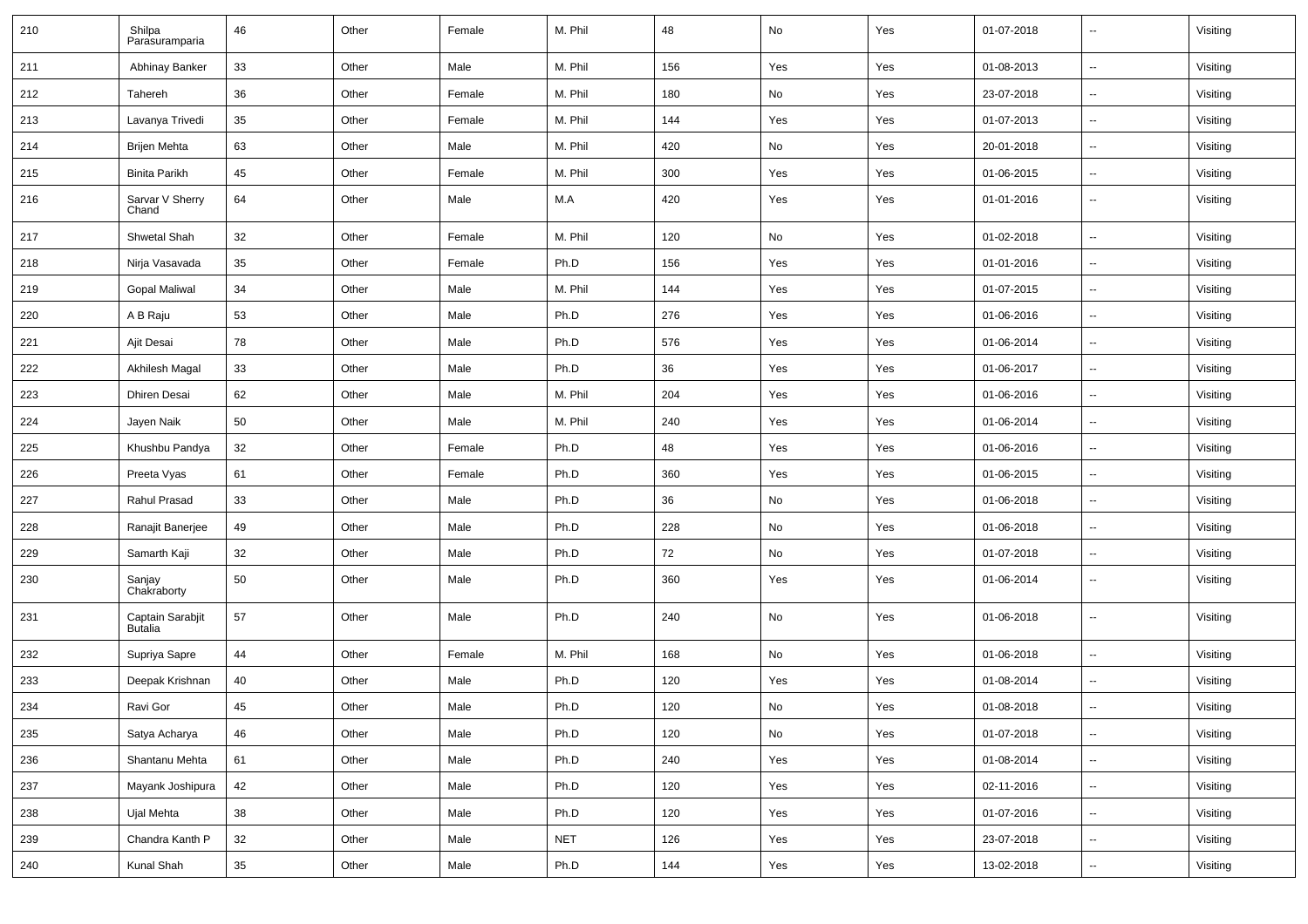| 241 | Susan Vivien<br>George          | 37 | Other                                               | Female | Ph.D       | 168        | Yes | Yes | 13-06-2017 | $\overline{\phantom{a}}$ | Visiting               |
|-----|---------------------------------|----|-----------------------------------------------------|--------|------------|------------|-----|-----|------------|--------------------------|------------------------|
| 242 | Jignasa Shukla                  | 51 | Other                                               | Female | B.Sc.      | 156        | Yes | Yes | 18-11-2014 | $\overline{\phantom{a}}$ | Visiting               |
| 243 | Riva Patel                      | 27 | Other                                               | Female | M.A        | 36         | Yes | Yes | 01-01-2018 | $\sim$                   | Visiting               |
| 244 | Kamlesh Udasi                   | 51 | Other                                               | Male   | M. Phil    | 12         | Yes | Yes | 11-06-2018 | $\overline{\phantom{a}}$ | Visiting               |
| 245 | Isha Talati                     | 31 | Other                                               | Female | Ph.D       | 83         | Yes | Yes | 13-06-2018 | $\overline{\phantom{a}}$ | Other                  |
| 246 | Narayanan<br>Ayipuzha           | 64 | Other                                               | Male   | Ph.D       | 240        | Yes | Yes | 01-01-2017 | $\overline{\phantom{a}}$ | Visiting               |
| 247 | Devanshi D Dave                 | 27 | Other                                               | Female | Ph.D       | 12         | Yes | Yes | 13-06-2017 | $\overline{\phantom{a}}$ | Other                  |
| 248 | Biswajita Parida                | 32 | Other                                               | Female | M. Phil    | 12         | Yes | Yes | 01-07-2017 | $\ddotsc$                | Visiting               |
| 249 | Ingit Anand                     | 34 | Other                                               | Male   | Ph.D       | 60         | Yes | Yes | 01-07-2017 | $\overline{\phantom{a}}$ | Visiting               |
| 250 | Ekta Sharma                     | 40 | Other                                               | Female | Ph.D       | 120        | Yes | Yes | 01-07-2016 | $\overline{\phantom{a}}$ | Visiting               |
| 251 | Purvin Mariyankari              | 37 | Other                                               | Male   | Ph.D       | 57         | Yes | Yes | 01-01-2018 | $\overline{\phantom{a}}$ | Visiting               |
| 252 | Milan Bhambhani                 | 28 | Other                                               | Male   | CA         | 40         | Yes | Yes | 01-01-2018 | $\overline{\phantom{a}}$ | Other                  |
| 253 | R Gopichandran                  | 56 | Dean / Principal /<br>Director / Vice<br>Chancellor | Male   | Ph.D       | 180        | Yes | Yes | 04-04-2017 | $\sim$                   | Visiting               |
| 254 | Amit Mehta                      | 37 | Other                                               | Male   | M.COM      | 36         | Yes | Yes | 17-07-2017 | $\overline{\phantom{a}}$ | Visiting               |
| 255 | VAITHEESWARA<br>N G             | 32 | Lecturer                                            | Male   | M.Tech     | 29         | Yes | Yes | 01-07-2013 | $\overline{\phantom{a}}$ | Adhoc /<br>Contractual |
| 256 | <b>TANEJA MALLIKA</b>           | 29 | Lecturer                                            | Female | M.Tech     | 44         | Yes | Yes | 10-07-2014 | $\overline{\phantom{a}}$ | Adhoc /<br>Contractual |
| 257 | DHANDHIA ASTIK                  | 31 | Lecturer                                            | Male   | M.E.       | 53         | Yes | Yes | 31-10-2012 | $\overline{\phantom{a}}$ | Adhoc /<br>Contractual |
| 258 | CHNADRA<br><b>KANTH</b>         | 32 | Other                                               | Male   | Ph.D       | 46         | Yes | Yes | 12-04-2017 | $\overline{\phantom{a}}$ | Visiting               |
| 259 | <b>MEENA BILGI</b>              | 60 | Other                                               | Female | Ph.D       | 72         | Yes | Yes | 01-01-2016 | $\overline{\phantom{a}}$ | Visiting               |
| 260 | MINNIE MATHEW                   | 48 | Other                                               | Female | Ph.D       | 54         | Yes | Yes | 01-01-2016 | $\overline{\phantom{a}}$ | Visiting               |
| 261 | <b>BHASHIN MEHTA</b>            | 34 | Other                                               | Male   | <b>MBA</b> | 75         | Yes | Yes | 14-07-2014 | $\overline{\phantom{a}}$ | Other                  |
| 262 | <b>ROSHNI</b><br><b>SOLANKI</b> | 33 | Other                                               | Female | Ph.D       | 78         | Yes | Yes | 01-05-2014 | $\overline{\phantom{a}}$ | Regular                |
| 263 | NISHA VYAS                      | 34 | Other                                               | Female | M. Phil    | 48         | Yes | Yes | 15-07-2015 | $\overline{\phantom{a}}$ | Visiting               |
| 264 | Ashish verma                    | 44 | Other                                               | Male   | MBA        | 116        | Yes | Yes | 17-11-2012 | $\overline{\phantom{a}}$ | Visiting               |
| 265 | <b>MIT GANDHI</b>               | 27 | Other                                               | Male   | Ph.D       | ${\bf 70}$ | Yes | Yes | 30-06-2016 | $\overline{\phantom{a}}$ | Visiting               |
| 266 | Saumya Sahoo                    | 29 | Other                                               | Female | Ph.D       | 69         | Yes | Yes | 03-04-2017 | $\overline{\phantom{a}}$ | Visiting               |
| 267 | Suresh Vaghasia                 | 38 | Other                                               | Male   | <b>MBA</b> | 76         | Yes | Yes | 17-10-2017 | $\overline{\phantom{a}}$ | Visiting               |
| 268 | <b>Biren Vakil</b>              | 52 | Other                                               | Male   | Ph.D       | 130        | Yes | Yes | 08-11-2016 | $\overline{\phantom{a}}$ | Visiting               |
| 269 | SUSMITA GHOSH                   | 40 | Other                                               | Female | Ph.D       | 64         | Yes | Yes | 20-04-2015 | $\overline{\phantom{a}}$ | Visiting               |
| 270 | Rajnikant Patel                 | 77 | Other                                               | Male   | MBA        | 210        | Yes | Yes | 21-02-2018 | $\overline{\phantom{a}}$ | Visiting               |